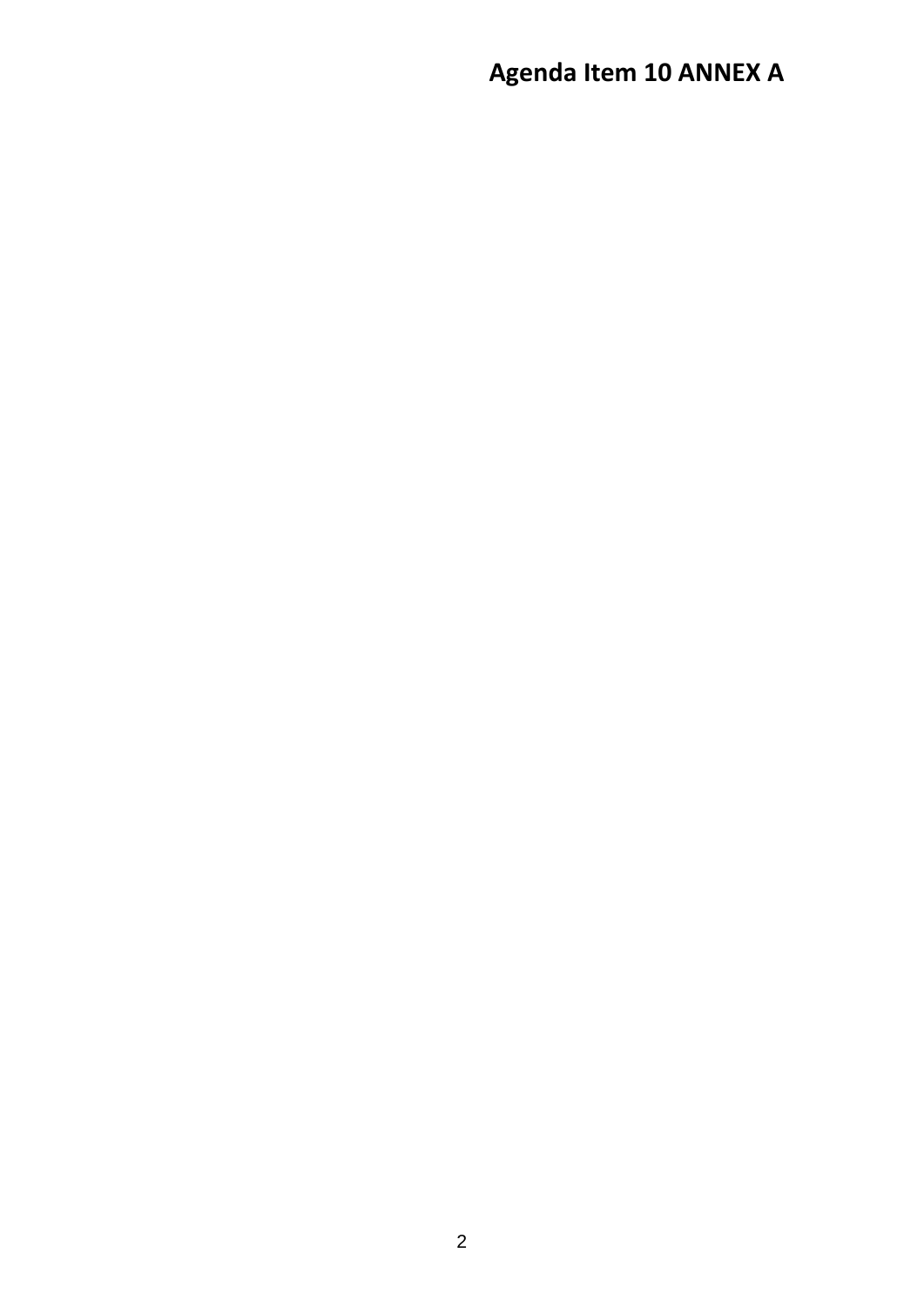| 1. |                                                                   |
|----|-------------------------------------------------------------------|
| 2. |                                                                   |
| 3. |                                                                   |
| 4. |                                                                   |
| 5. |                                                                   |
| 6. | <b>EXTRAORDINARY MEETINGS OF THE COUNCIL, COMMITTEES AND SUB-</b> |
| 7. |                                                                   |
| 8. |                                                                   |
| 9. | MOTIONS FOR A MEETING THAT REQUIRE WRITTEN NOTICE TO BE           |
|    | 10. MOTIONS AT A MEETING THAT DO NOT REQUIRE WRITTEN NOTICE  14   |
|    |                                                                   |
|    |                                                                   |
|    |                                                                   |
|    |                                                                   |
|    |                                                                   |
|    |                                                                   |
|    |                                                                   |
|    |                                                                   |
|    |                                                                   |
|    |                                                                   |
|    | 21. RESPONSIBILITIES UNDER DATA PROTECTION LEGISLATION  23        |
|    | . 24                                                              |
|    |                                                                   |
|    | 24. COMMUNICATING WITH DISTRICT AND COUNTY OR COUNCILLORS 24      |
|    |                                                                   |
|    |                                                                   |
|    |                                                                   |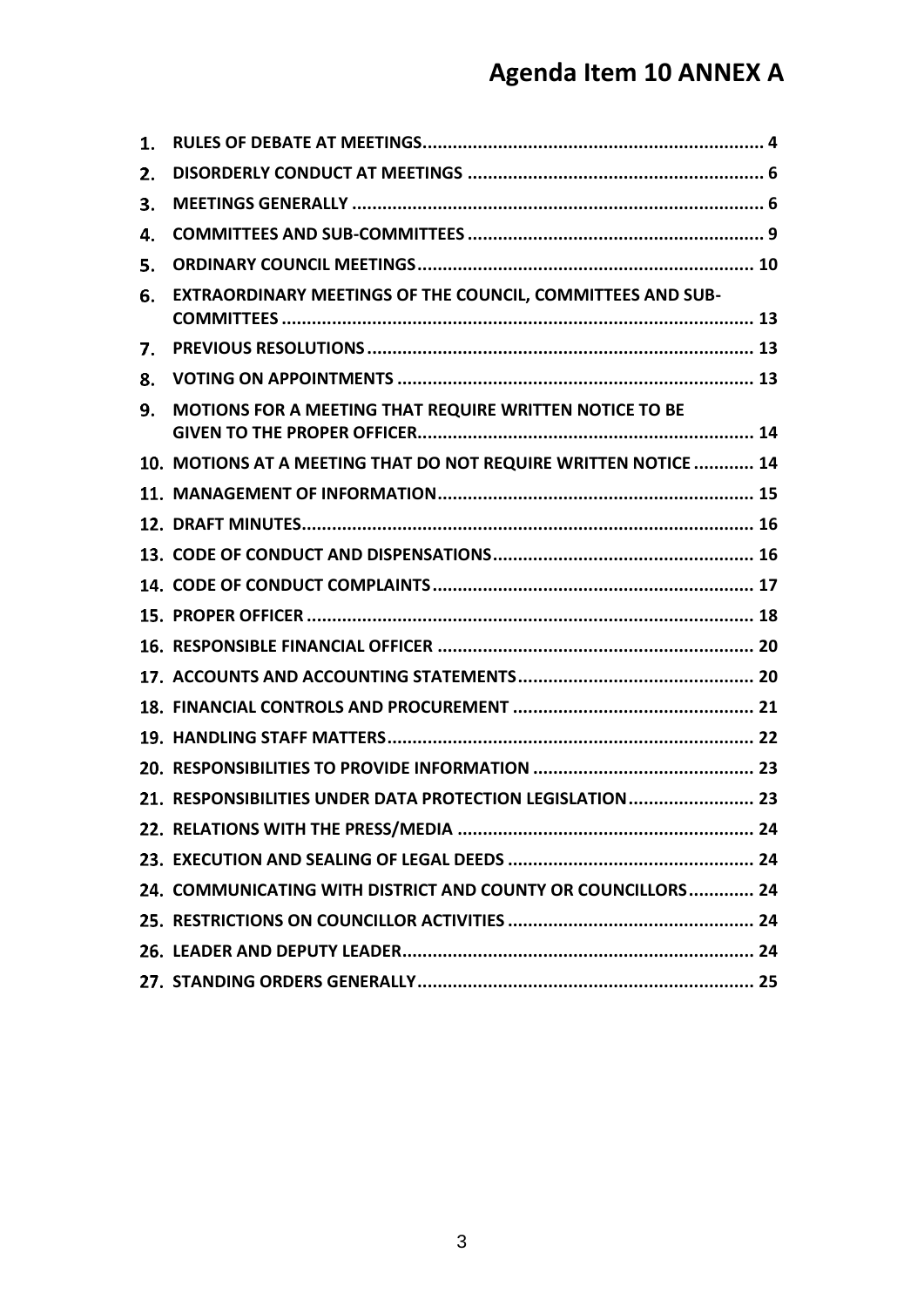#### <span id="page-3-0"></span>**RULES OF DEBATE AT MEETINGS**  $1<sub>1</sub>$

- a Motions on the agenda shall be considered in the order that they appear unless the order is changed at the discretion of the chair of the meeting.
- b A motion (including an amendment) shall not be progressed unless it has been moved and seconded.
- c A motion on the agenda that is not moved by its proposer may be treated by the chair of the meeting as withdrawn.
- d If a motion (including an amendment) has been seconded, it may be withdrawn by the proposer only with the consent of the seconder and the meeting.
- e An amendment is a proposal to remove or add words to a motion. It shall not negate the motion.
- f If an amendment to the original motion is carried, the original motion (as amended) becomes the substantive motion upon which further amendment(s) may be moved.
- g An amendment shall not be considered unless early verbal notice of it is given at the meeting and, if requested by the chair of the meeting, is expressed in writing to the chair.
- h A councillor may move an amendment totheir own motion if agreed by the meeting. If a motion has already been seconded, the amendment shall be with the consent of the seconder and the meeting.
- i If there is more than one amendment to an original or substantive motion, the amendments shall be moved in the order directed by the chair of the meeting.
- j Subject to standing order 1(k), only one amendment shall be moved and debated at a time, the order of which shall be directed by the chair of the meeting.
- k One or more amendments may be discussed together if the chair of the meeting considers this expedient but each amendment shall be voted upon separately.
- l A councillor may not move more than one amendment to an original or substantive motion.
- m The mover of an amendment has no right of reply at the end of debate on it.
- n Where a series of amendments to an original motion are carried, the mover of the original motion shall have a right of reply either at the end of debate on the first amendment or at the very end of debate on the final substantive motion immediately before it is put to the vote.
- o Unless permitted by the chair of the meeting, a councillor may speak once in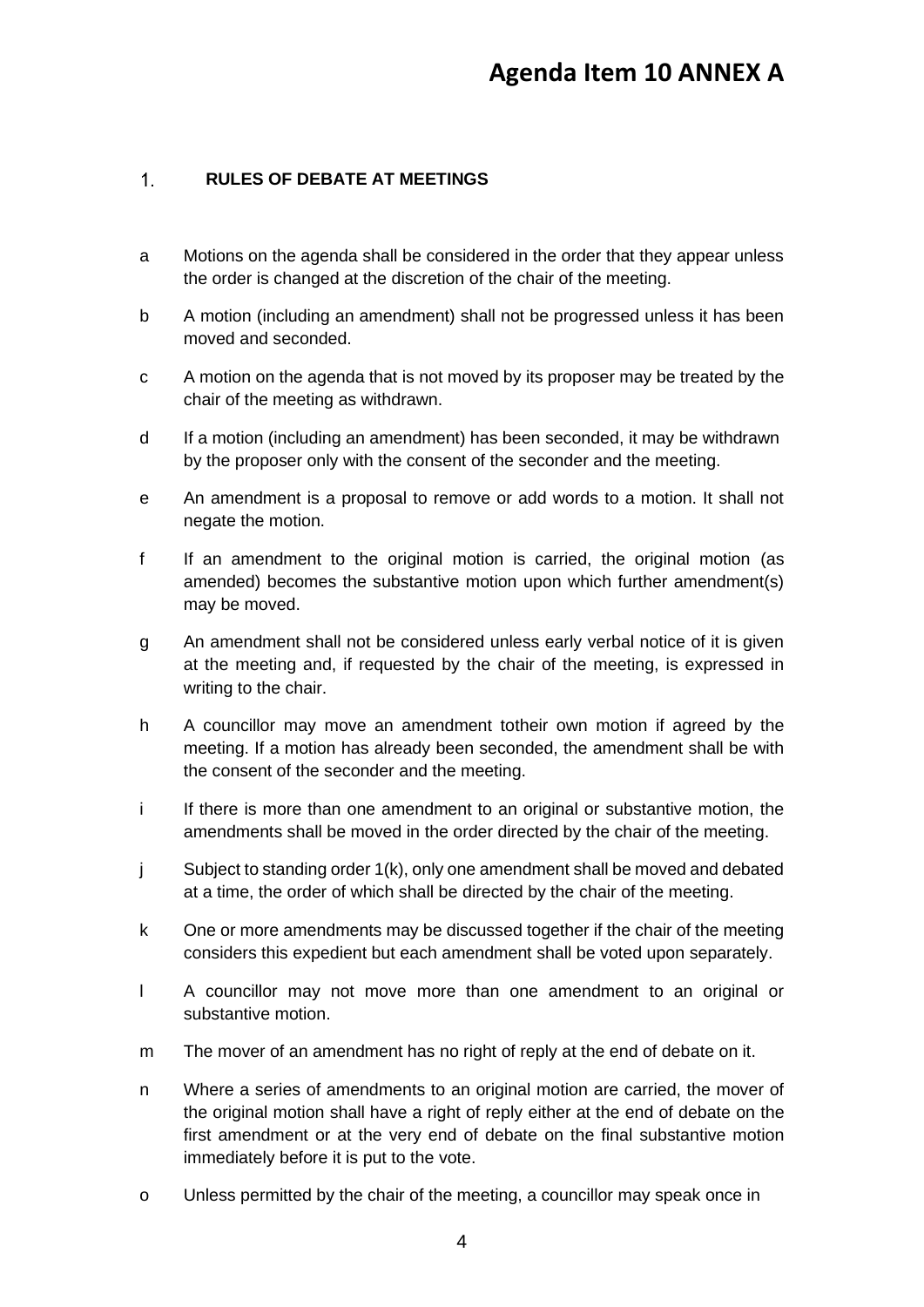the debate on a motion except:

- i. to speak on an amendment moved by another councillor;
- ii. to move or speak on another amendment if the motion has been amended since he last spoke;
- iii. to make a point of order;
- iv. to give a personal explanation; or
- v. to exercise a right of reply.
- p During the debate on a motion, a councillor may interrupt only on a point of order or a personal explanation and the councillor who was interrupted shall stop speaking. A councillor raising a point of order shall identify the standing order which he considers has been breached or specify the other irregularity in the proceedings of the meeting he is concerned by.
- q A point of order shall be decided by the chair of the meeting andtheir decision shall be final.
- r When a motion is under debate, no other motion shall be moved except:
	- i. to amend the motion;
	- ii. to proceed to the next business;
	- iii. to adjourn the debate;
	- iv. to put the motion to a vote;
	- v. to ask a person to be no longer heard or to leave the meeting;
	- vi. to refer a motion to a committee or sub-committee for consideration;
	- vii. to exclude the public and press;
	- viii. to adjourn the meeting; or
	- ix. to suspend particular standing order(s) excepting those which reflect mandatory statutory or legal requirements.
- s Before an original or substantive motion is put to the vote, the chair of the meeting shall be satisfied that the motion has been sufficiently debated and that the mover of the motion under debate has exercised or waivedtheir right of reply.
- t Excluding motions moved under standing order 1(r), the contributions or speeches by a councillor shall relate only to the motion under discussion and shall not exceed 3 minutes without the consent of the chair of the meeting.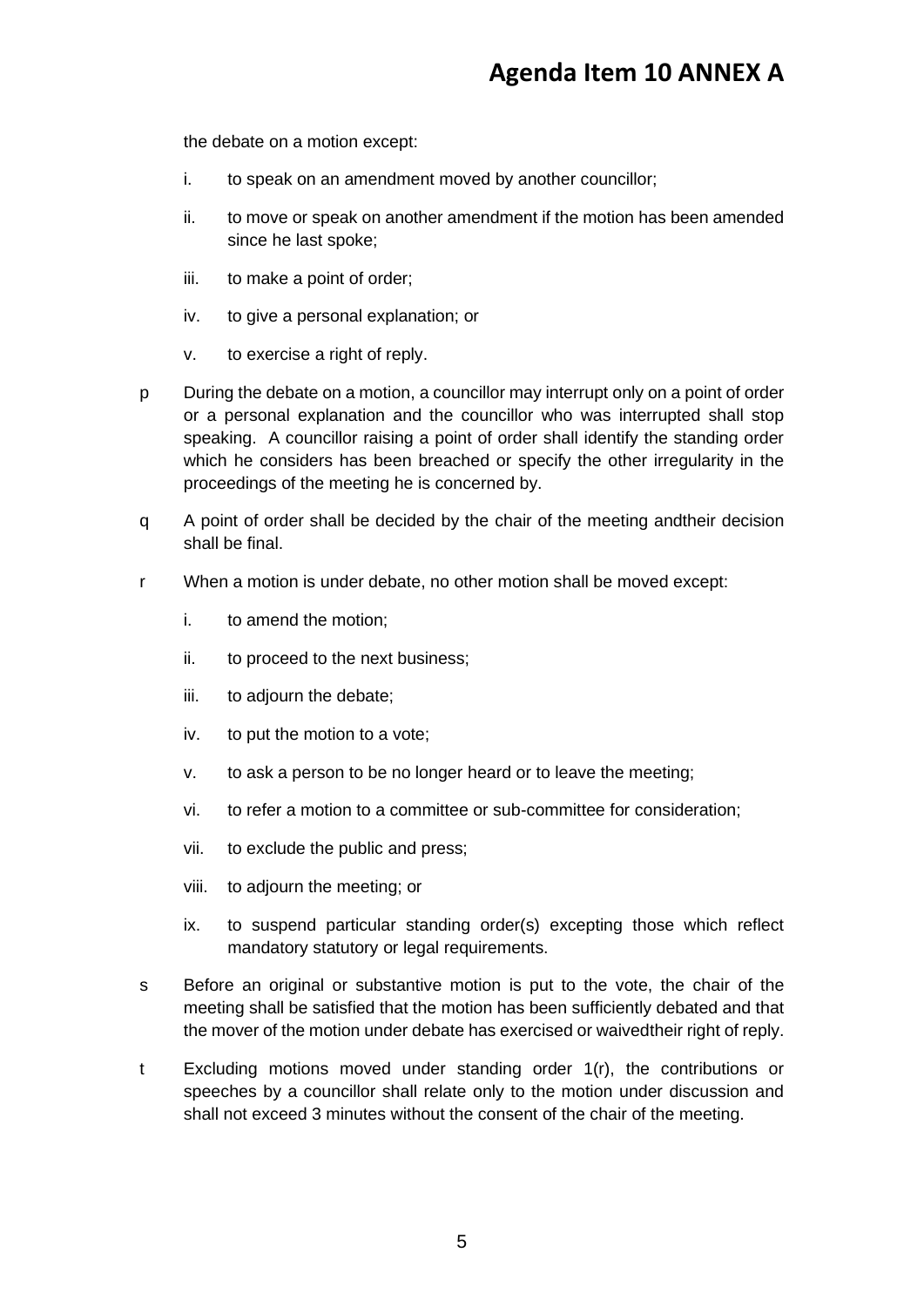#### <span id="page-5-0"></span> $2.$ **DISORDERLY CONDUCT AT MEETINGS**

- a No person shall obstruct the transaction of business at a meeting or behave offensively or improperly. This includes not adherraing to the rules set out in these Standing Orders and Member Code of Conduct. If this standing order is ignored, the chair of the meeting shall request such person(s) to moderate or improve their conduct.
- b If person(s) disregard the request of the chair of the meeting to moderate or improve their conduct, any councillor or the chair of the meeting may move that the person be no longer heard or be excluded from the meeting. The motion, if seconded, shall be put to the vote without discussion.
- c If a resolution made under standing order 2(b) is ignored, the chair of the meeting may take further reasonable steps to restore order or to progress the meeting. This may include temporarily suspending or closing the meeting.

#### <span id="page-5-1"></span> $3<sub>1</sub>$ **MEETINGS GENERALLY**

Full Council meetings Committee meetings Sub-committee meetings

- a **Meetings shall not take place in premises which at the time of the meeting are used for the supply of alcohol, unless no other premises are available free of charge or at a reasonable cost.**
- b **The minimum three clear days for notice of a meeting does not include the day on which notice was issued, the day of the meeting, a Sunday, a day of the Christmas break, a day of the Easter break or of a bank holiday or a day appointed for public thanksgiving or mourning.**
- c **The minimum three clear days' public notice for a meeting does not include the day on which the notice was issued or the day of the meeting unless the meeting is convened at shorter notice**
- ● d **Meetings shall be open to the public unless their presence is prejudicial to the public interest by reason of the confidential nature of the business to be transacted or for other special reasons. The public's exclusion from part or all of a meeting shall be by a resolution which shall give reasons for the public's exclusion.**
	- e Members of the public may make representations, answer questions and give evidence at a meeting which they are entitled to attend in respect of the business on the agenda.
	- f The period of time designated for public participation at a meeting in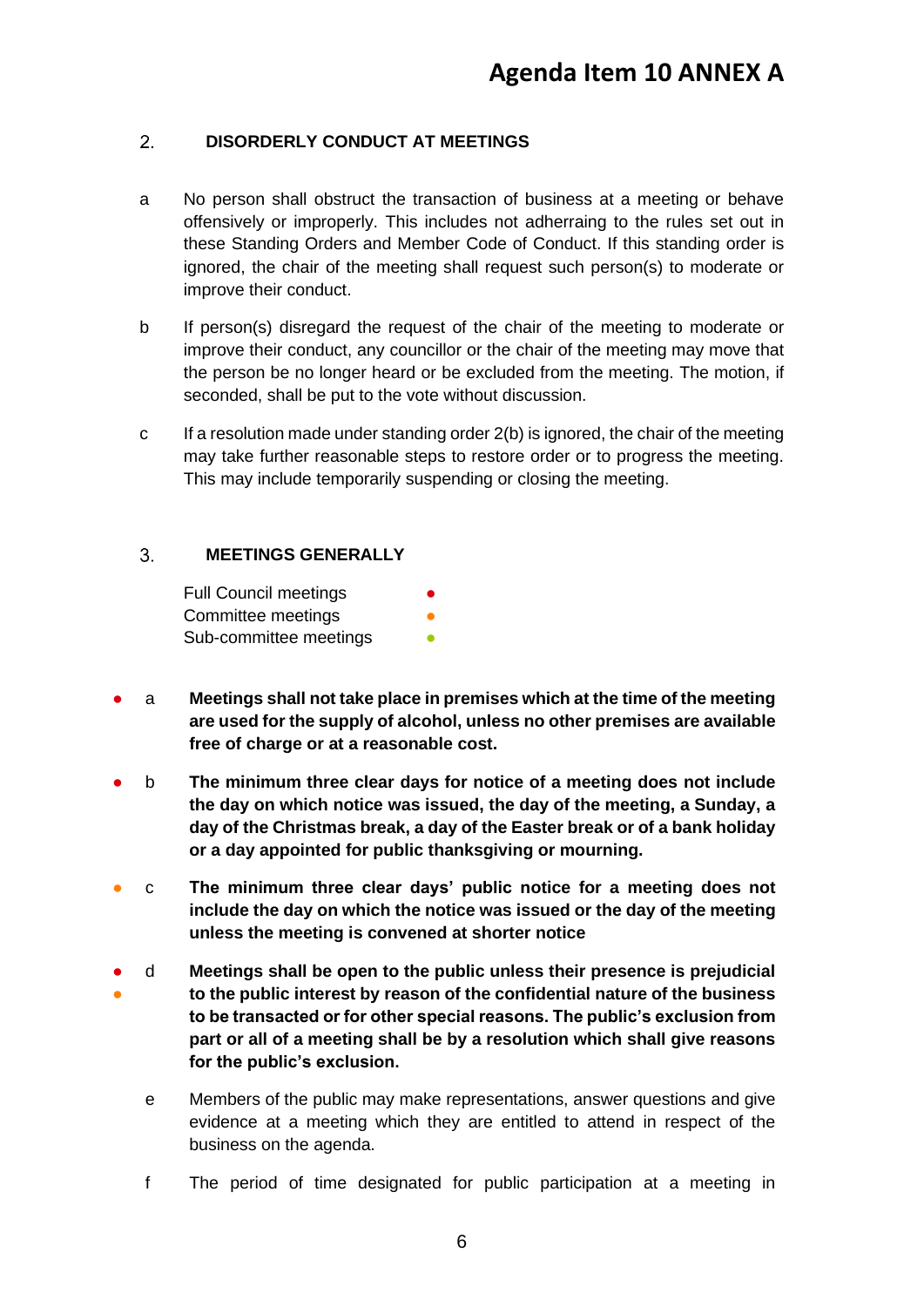accordance with standing order 3(e) shall not exceed 15 minutes unless directed by the chair of the meeting.

- g Subject to standing order 3(f), a member of the public shall not speak for more than 15 minutes.
- h In accordance with standing order 3(e) above, Group Leaders or Deputy Group Leaders may respond during public question time if there is no relevant item on the agenda. If the question relates to an item on the agenda (whether a motion by a Councillor, an agenda item instigated by a Councillor or a Report of Officers), it will stand referred for reply by Members during debate on that item. The public will have 2 minutes before debate starts on an agenda item, to ask their question. The chair of the meeting may direct that a written response be given if an oral response cannot be given at the meeting.
- i A person shall raisetheir hand when requesting to speak. The chair of the meeting may at any time permit a person to be seated when speaking.
- j A person who speaks at a meeting shall directtheir comments to the chair of the meeting.
- k Only one person is permitted to speak at a time. If more than one person wants to speak, the chair of the meeting shall direct the order of speaking.
- ● l **Subject to standing order 3(m), a person who attends a meeting is permitted to report on the meeting whilst the meeting is open to the public. To "report" means to film, photograph, make an audio recording of meeting proceedings, use any other means for enabling persons not present to see or hear the meeting as it takes place or later or to report or to provide oral or written commentary about the meeting so that the report or commentary is available as the meeting takes place or later to persons not present.**
- ● m **A person present at a meeting may not provide an oral report or oral commentary about a meeting as it takes place without explicit permission of the chair.**
- ● n **The press shall be provided with reasonable facilities for the taking of their report of all or part of a meeting at which they are entitled to be present.**
- o **Subject to standing orders which indicate otherwise, anything authorised or required to be done by, to or before the Mayor may intheir absence be done by, to or before the Deputy Mayor.**
- p **The Mayor, if present, shall preside at a meeting. If the Mayor is absent from a meeting, the Deputy Mayor if present, shall preside. If both the Mayor and Deputy Mayor are absent from a meeting, a councillor as chosen by the councillors present at the meeting shall preside at the meeting.**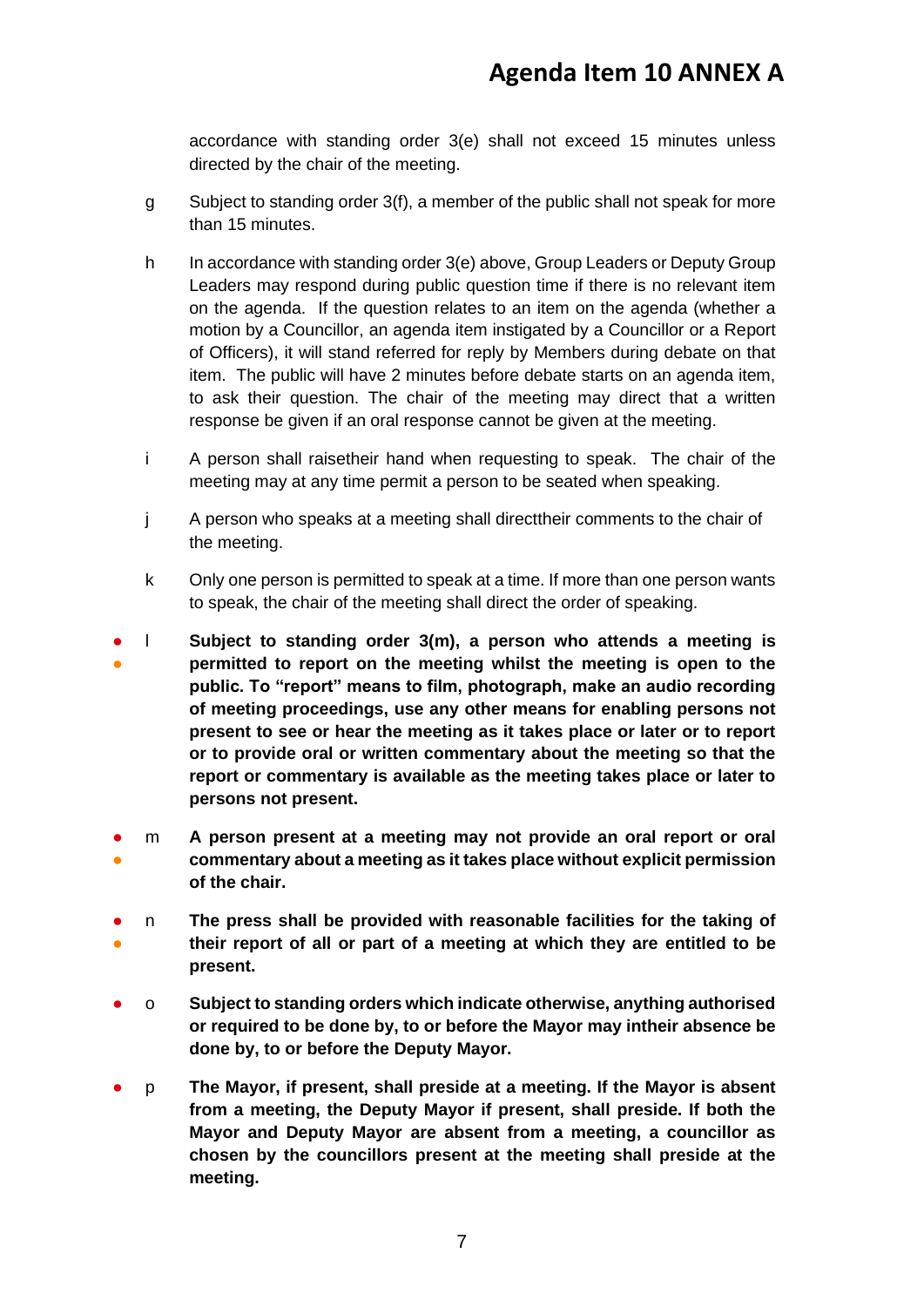- ● ● q **Subject to a meeting being quorate, all questions at a meeting shall be decided by a majority of the councillors and non-councillors with voting rights present and voting.**
- ● ● r **The chair of a meeting may give an original vote on any matter put to the vote, and in the case of an equality of votes may exercisetheir casting vote whether or not he gave an original vote.**

*See standing orders 5(h) and (i) for the different rules that apply in the election of the Mayor at the annual meeting of the Council.*

- s **Unless standing orders provide otherwise, voting on a question shall be by a show of hands. At the request of a councillor, the voting on any question shall be recorded so as to show whether each councillor present and voting gavetheir vote for or against that question.** Such a request shall be made before moving on to the next item of business on the agenda.
	- t The minutes of a meeting shall include an accurate record of the following:
		- i. the time and place of the meeting;
		- ii. the names of councillors who are present and the names of councillors who are absent;
		- iii. interests that have been declared by councillors and non-councillors with voting rights;
		- iv. the grant of dispensations (if any) to councillors and non-councillors with voting rights;
		- v. whether a councillor or non-councillor with voting rights left the meeting when matters that they held interests in were being considered;
		- vi. if there was a public participation session; and
		- vii. the resolutions made.
- ● ● u **A councillor or a non-councillor with voting rights who has a disclosable pecuniary interest or another interest as set out in the Council's code of conduct in a matter being considered at a meeting is subject to statutory limitations or restrictions under the code ontheir right to participate and vote on that matter.**
- v **No business may be transacted at a meeting unless at least one-third of the whole number of members of the Council are present and in no case shall the quorum of a meeting be less than three.**

*See standing order 4d(viii) for the quorum of a committee or sub-committee meeting.* 

w If a meeting is or becomes inquorate no business shall be transacted and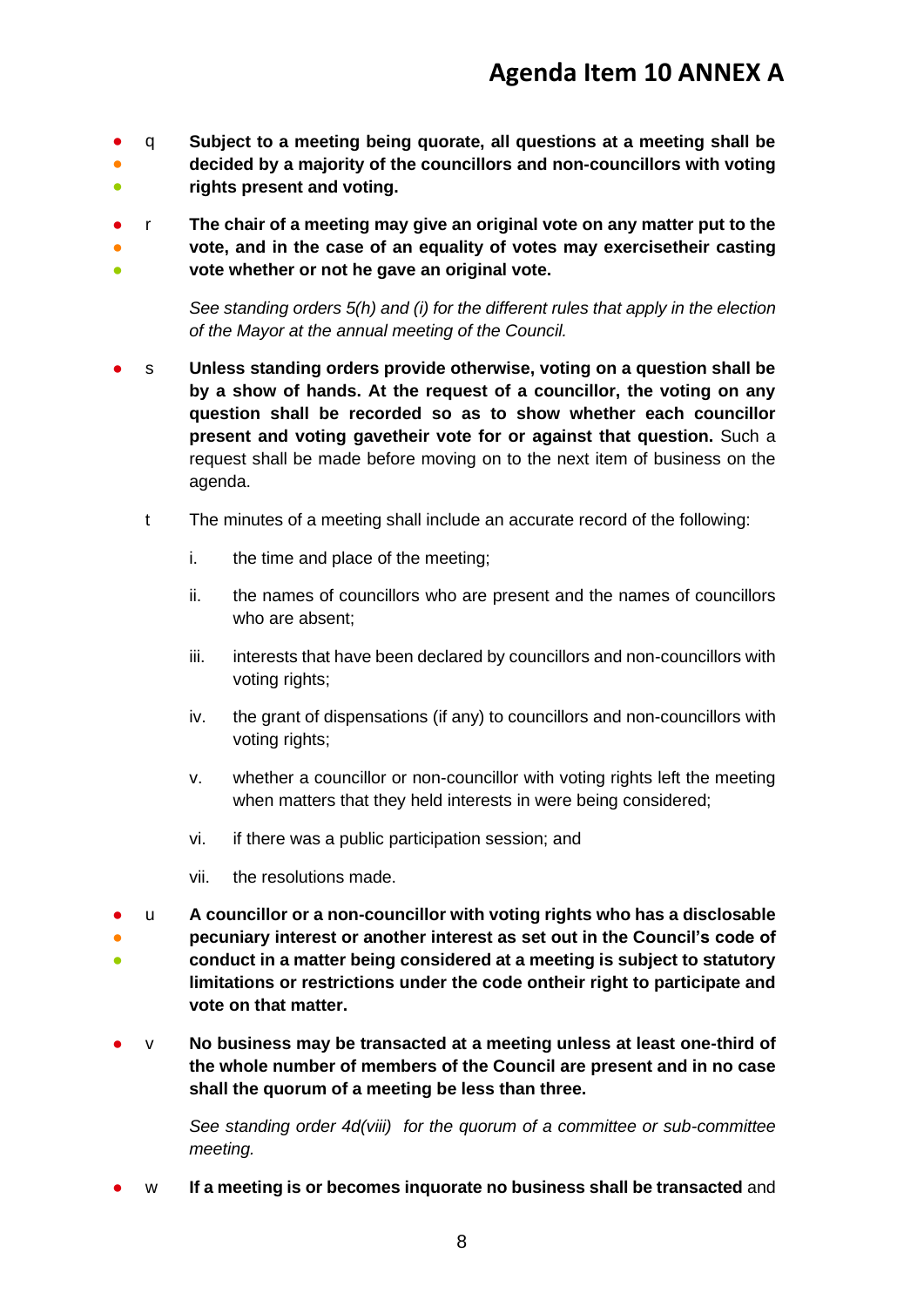- 。<br>● the meeting shall be closed. The business on the agenda for the meeting shall be adjourned to another meeting.
	- x A meeting shall not exceed a period of 2 hours unless a motion is proposed and carried to suspend this specific Standing Order.

#### <span id="page-8-0"></span> $4.$ **COMMITTEES AND SUB-COMMITTEES**

- a **Unless the Council determines otherwise, a committee may appoint a subcommittee whose terms of reference and members shall be determined by the committee.**
- b **The members of a committee may include non-councillors unless it is a committee which regulates and controls the finances of the Council.**
- c **Unless the Council determines otherwise, all the members of an advisory committee and a sub-committee of the advisory committee may be noncouncillors.**
- d The Council may appoint standing committees or other committees as may be necessary, and:
	- i. shall determine their terms of reference;
	- ii. shall determine the number and time of the ordinary meetings of a standing committee up until the date of the next annual meeting of the Council;
	- iii. shall permit a committee, other than in respect of the ordinary meetings of a committee, to determine the number and time of its meetings;
	- iv. shall, subject to standing orders 4(b) and (c), appoint and determine the terms of office of members of such a committee;
	- v. may, subject to standing orders 4(b) and (c), appoint and determine the terms of office of the substitute members to a committee whose role is to replace the ordinary members at a meeting of a committee if the ordinary members of the committee confirm to the Proper Officer before the meeting that they are unable to attend;
	- vi. shall, after it has appointed the members of a standing committee, nominate the chair of the standing committee who shall be elected at the first meeting of the committee;
	- vii. shall permit a committee other than a standing committee, to appoint its own chair at the first meeting of the committee;
	- viii. shall determine the place, notice requirements and quorum for a meeting of a committee and a sub-committee which, in both cases, shall be no less than three;
	- ix. shall determine if the public may participate at a meeting of a committee;
	- x. shall determine if the public and press are permitted to attend the meetings of a sub-committee and also the advance public notice requirements, if any, required for the meetings of a sub-committee;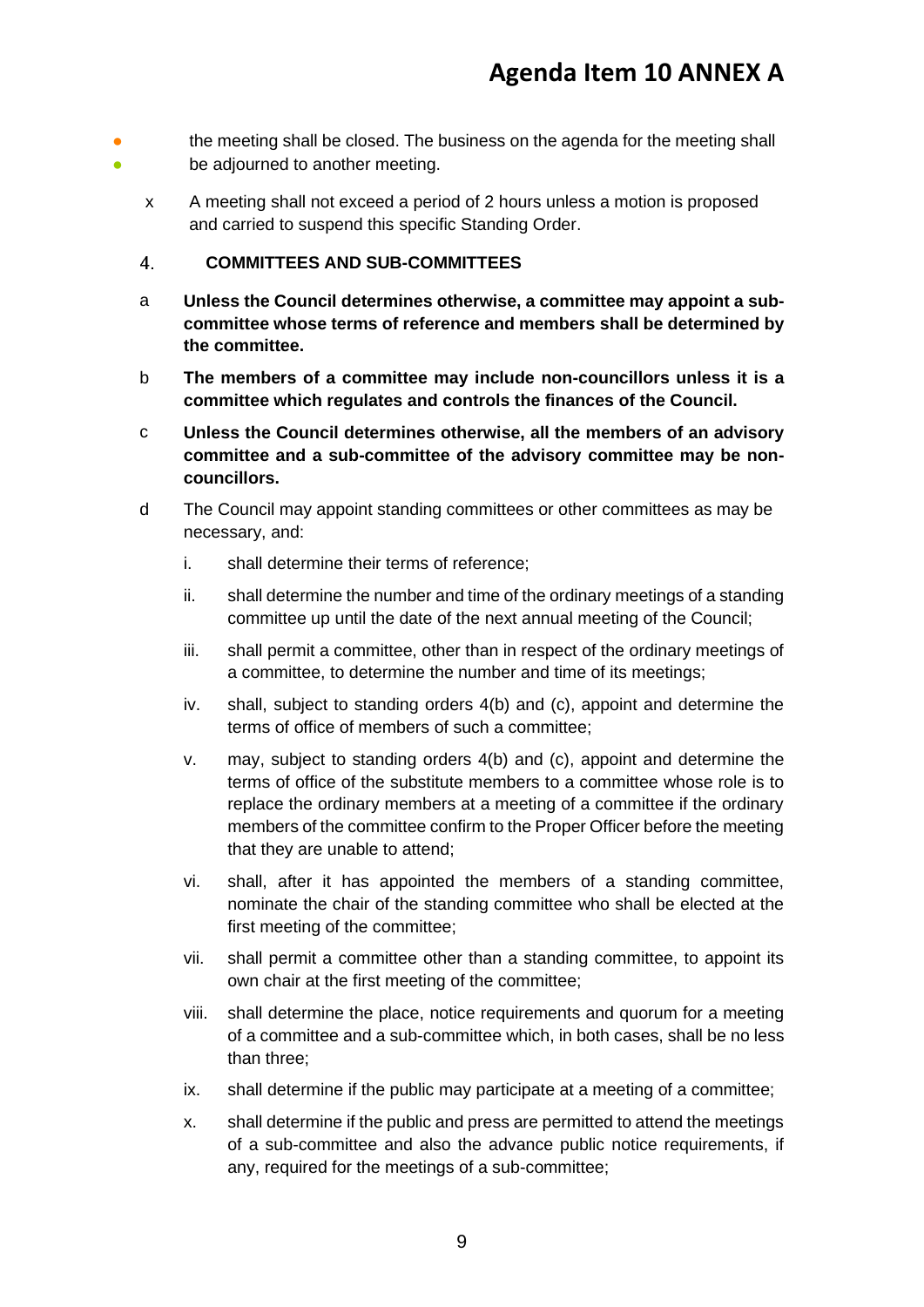- xi. shall determine if the public may participate at a meeting of a subcommittee that they are permitted to attend;
- xii. may dissolve a committee or a sub-committee; and
- xiii. from time to time the Council or committees may establish, through a motion or recommendation carried, task and finish groups to develop ideas, policies and reports to aid the work of the Council. Meetings of these task and finish groups will not be considered a formal meeting of the Council or committees, and their operation will not be subject to these Standing Orders. Task and finish groups shall be time limited and all meetings require the attendance of the Proper Officer or appropriately nominated staff member.

#### <span id="page-9-0"></span> $5<sub>1</sub>$ **ORDINARY COUNCIL MEETINGS**

- a **In an election year, the annual meeting of the Council shall be held on or within 14 days following the day on which the councillors elected take office.**
- b **In a year which is not an election year, the annual meeting of the Council shall be held on such day in May as the Council decides.**
- c **If no other time is fixed, the annual meeting of the Council shall take place at 7.30pm.**
- d **In addition to the annual meeting of the Council, at least three other ordinary meetings shall be held in each year on such dates and times as the Council decides.**
- e **The first business conducted at the annual meeting of the Council shall be the election of the Mayor and Deputy Mayor of the Council.**
- f **The Mayor, unless he has resigned or becomes disqualified, shall continue in office and preside at the annual meeting untiltheir successor is elected at the next annual meeting of the Council.**
- g **The Deputy Mayor, unless he resigns or becomes disqualified, shall hold office until immediately after the election of the Mayor at the next annual meeting of the Council.**
- h **In an election year, if the current Mayor has not been re-elected as a member of the Council, he shall preside at the annual meeting until a successor Mayor has been elected. The current Mayor shall not have an original vote in respect of the election of the new Mayor but shall give a casting vote in the case of an equality of votes.**
- i **In an election year, if the current Mayor has been re-elected as a member of the Council, he shall preside at the annual meeting until a new Mayor has been elected. He may exercise an original vote in respect of the**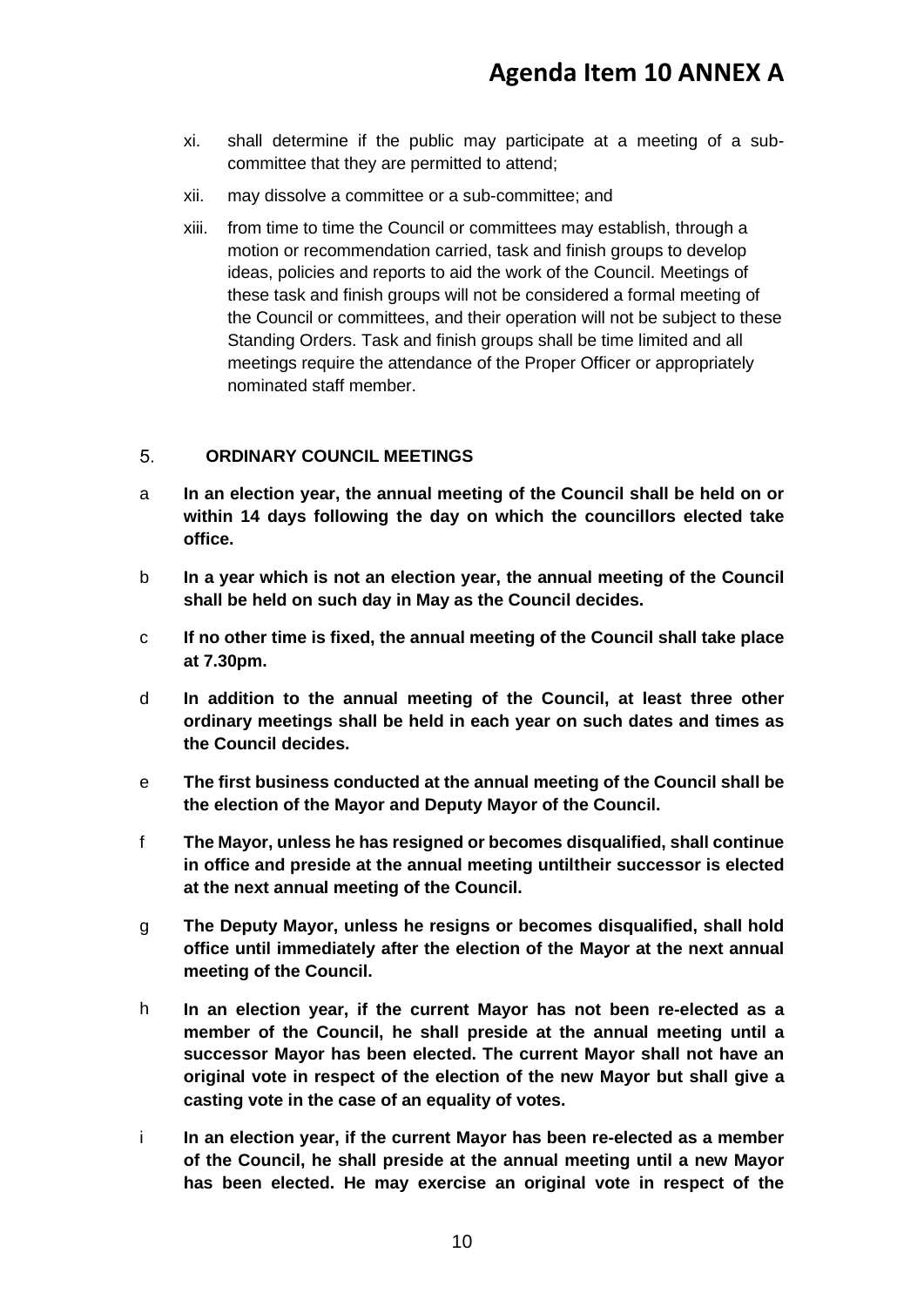**election of the new Mayor and shall give a casting vote in the case of an equality of votes.**

- j Following the election of the Mayor and Deputy Mayor at the annual meeting, the business shall include:
	- i. **In an election year, delivery by the Mayor and councillors of their acceptance of office forms unless the Council resolves for this to be done at a later date. In a year which is not an election year, delivery by the Mayor oftheir acceptance of office form unless the Council resolves for this to be done at a later date;**
	- ii. Confirmation of the accuracy of the minutes of the last meeting of the Council;
	- iii. Receipt of the minutes of the last meeting of a committee;
	- iv. Consideration of the recommendations made by a committee;
	- v. Review of delegation arrangements to committees, sub-committees, staff and other local authorities;
	- vi. Review of the terms of reference for committees;
	- vii. Appointment of members to existing committees;
	- viii. Appointment of any new committees in accordance with standing order 4;
	- ix. Review and adoption of appropriate standing orders and financial regulations;
	- x. Review of arrangements (including legal agreements) with other local authorities, not-for-profit bodies and businesses.
	- xi. Review of representation on or work with external bodies and arrangements for reporting back;
	- xii. In an election year, to make arrangements with a view to the Council becoming eligible to exercise the general power of competence in the future;
	- xiii. Review of inventory of land and other assets including buildings and office equipment;
	- xiv. Confirmation of arrangements for insurance cover in respect of all insurable risks;
	- xv. Review of the Council's and/or staff subscriptions to other bodies;
	- xvi. Review of the Council's complaints procedure;
	- xvii. Review of the Council's policies, procedures and practices in respect of its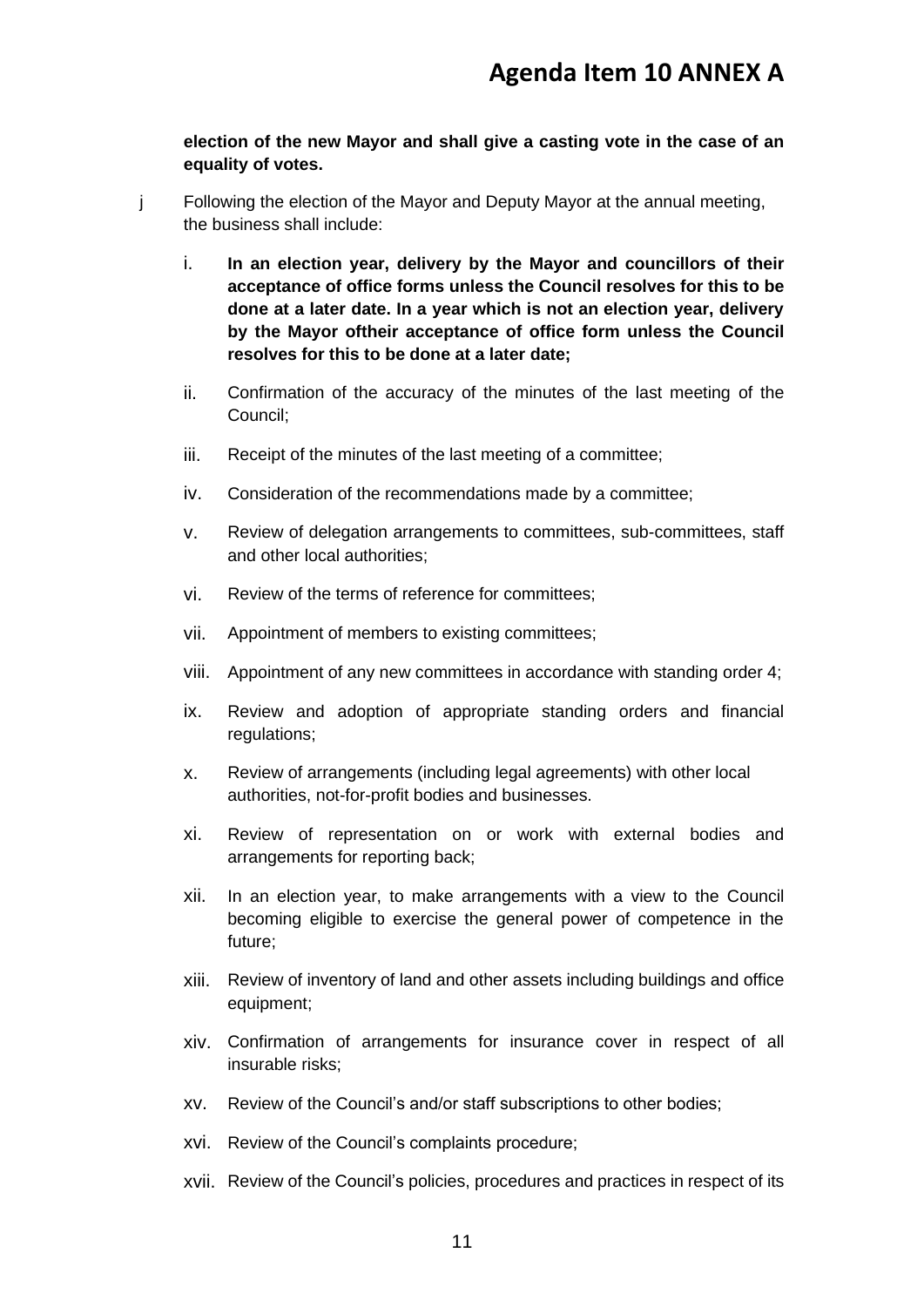obligations under freedom of information and data protection legislation (*see also standing orders 11, 20 and 21*);

- xviii. Review of the Council's policy for dealing with the press/media;
- xix. Review of the Council's employment policies and procedures;
- xx. Review of the Council's expenditure incurred under s.137 of the Local Government Act 1972 or the general power of competence.
- xxi. Determining the time and place of ordinary meetings of the Council up to and including the next annual meeting of the Council.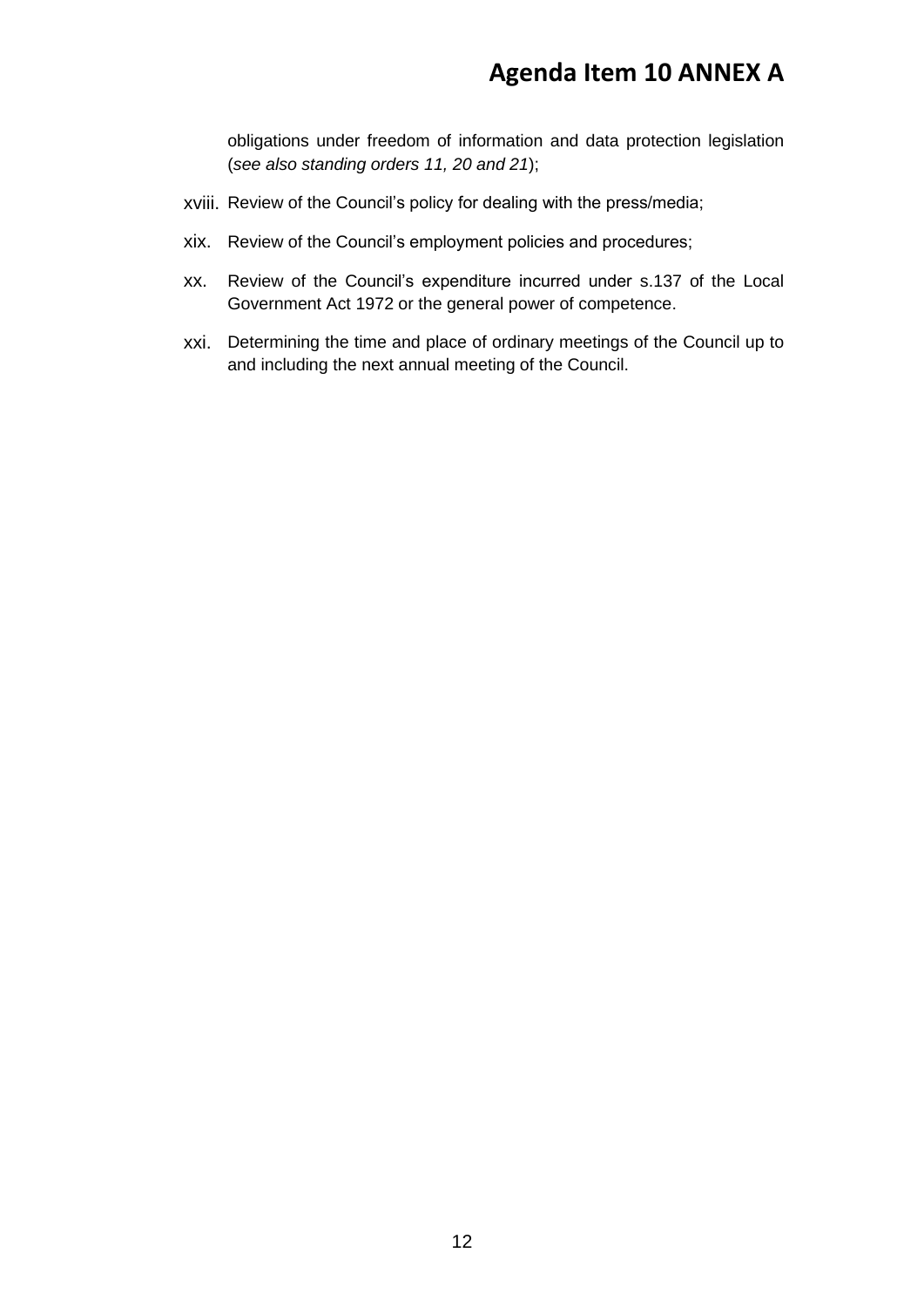#### <span id="page-12-0"></span>**EXTRAORDINARY MEETINGS OF THE COUNCIL, COMMITTEES AND**   $6.$ **SUB-COMMITTEES**

- a **The Mayor may convene an extraordinary meeting of the Council at any time.**
- b **If the Mayor does not call an extraordinary meeting of the Council within seven days of having been requested in writing to do so by two councillors, any two councillors may convene an extraordinary meeting of the Council. The public notice giving the time, place and agenda for such a meeting shall be signed by the two councillors.**
- c The chair of a committee [or a sub-committee] may convene an extraordinary meeting of the committee [or the sub-committee] at any time.
- d If the chair of a committee [or a sub-committee] does not call an extraordinary meeting within 7 days of having been requested to do so by 2 members of the committee [or the sub-committee], any 2 members of the committee [or the subcommittee] may convene an extraordinary meeting of the committee [or a subcommittee].

#### <span id="page-12-1"></span> $7<sub>1</sub>$ **PREVIOUS RESOLUTIONS**

- a A resolution shall not be reversed within six months except either by a special motion, which requires written notice by at least 5 councillors to be given to the Proper Officer in accordance with standing order 9, or by a motion moved in pursuance of the recommendation of a committee or a sub-committee.
- b When a motion moved pursuant to standing order 7(a) has been disposed of, no similar motion may be moved for a further six months.

#### <span id="page-12-2"></span> $8<sub>1</sub>$ **VOTING ON APPOINTMENTS**

a Where more than two persons have been nominated for a position to be filled by the Council and none of those persons has received an absolute majority of votes in their favour, the name of the person having the least number of votes shall be struck off the list and a fresh vote taken. This process shall continue until a majority of votes is given in favour of one person. A tie in votes may be settled by the casting vote exercisable by the chair of the meeting.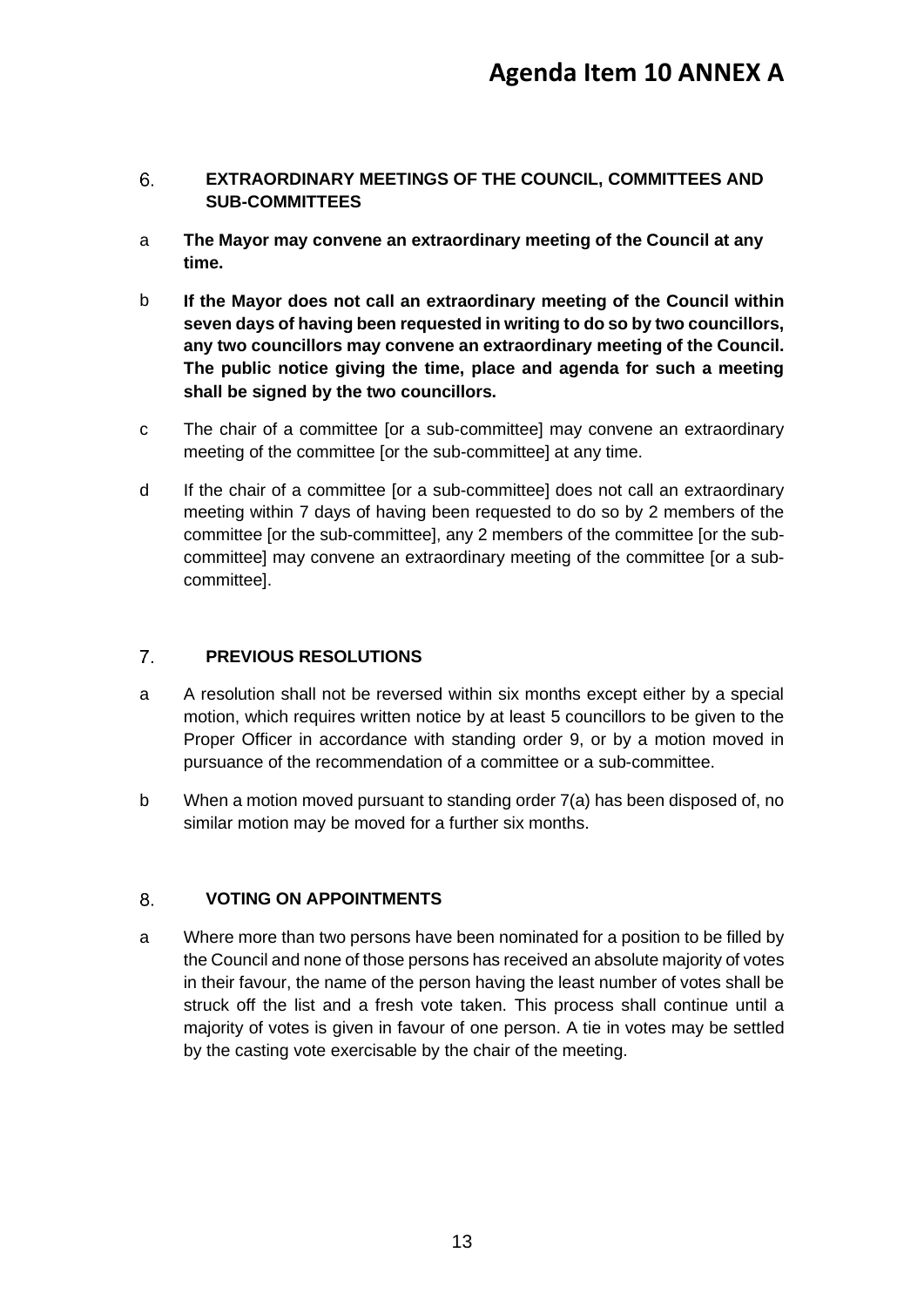#### <span id="page-13-0"></span>9. **MOTIONS FOR A MEETING THAT REQUIRE WRITTEN NOTICE TO BE GIVEN TO THE PROPER OFFICER**

- a A motion shall relate to the responsibilities of the meeting for which it is tabled and in any event shall relate to the performance of the Council's statutory functions, powers and obligations or an issue which specifically affects the Council's area or its residents.
- b No motion may be moved at a meeting unless it is on the agenda and the mover has given written notice of its wording to the Proper Officer at least 8 clear days before the meeting. Clear days do not include the day of the notice or the day of the meeting.
- c The Proper Officer may, before including a motion on the agenda received in accordance with standing order 9(b), correct obvious grammatical or typographical errors in the wording of the motion.
- d If the Proper Officer considers the wording of a motion received in accordance with standing order 9(b) is not clear in meaning, the motion shall be rejected until the mover of the motion resubmits it, so that it can be understood, in writing, to the Proper Officer at least 8 clear days before the meeting.
- e If the wording or subject of a proposed motion is considered improper, the Proper Officer shall consult with the chair of the forthcoming meeting or, as the case may be, the councillors who have convened the meeting, to consider whether the motion shall be included in the agenda or rejected.
- f The decision of the Proper Officer as to whether or not to include the motion on the agenda shall be final.
- g Motions received shall be recorded and numbered in the order that they are received.
- h Motions rejected shall be recorded with an explanation by the Proper Officer of the reason for rejection.

#### <span id="page-13-1"></span>**MOTIONS AT A MEETING THAT DO NOT REQUIRE WRITTEN NOTICE**   $10<sup>1</sup>$

- a The following motions may be moved at a meeting without written notice to the Proper Officer:
	- i. to correct an inaccuracy in the draft minutes of a meeting;
	- ii. to move to a vote;
	- iii. to defer consideration of a motion;
	- iv. to refer a motion to a particular committee or sub-committee;
	- v. to appoint a person to preside at a meeting;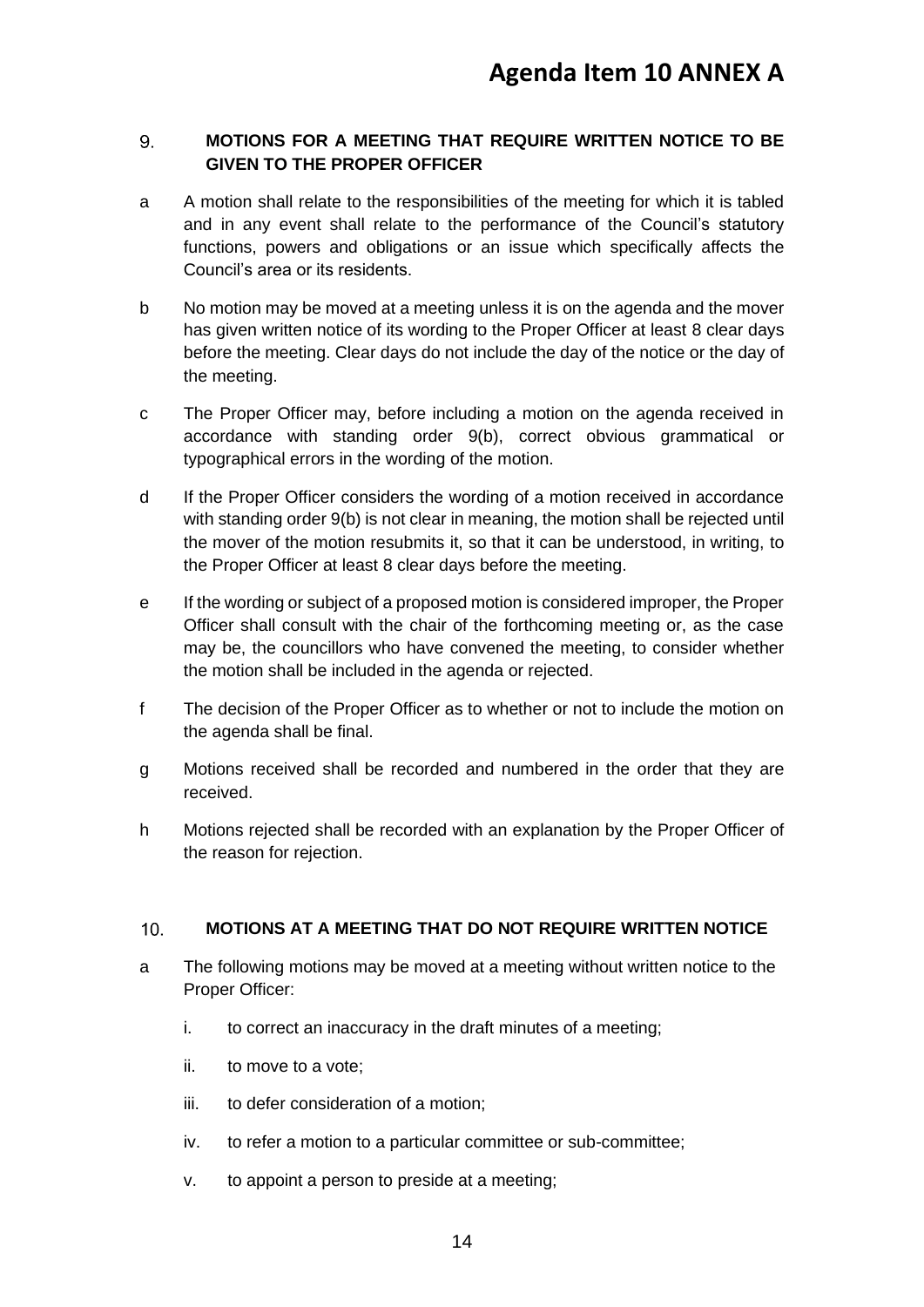- vi. to change the order of business on the agenda;
- vii. to proceed to the next business on the agenda;
- viii. to require a written report;
- ix. to appoint a committee or sub-committee and their members;
- x. to extend the time limits for speaking;
- xi. to exclude the press and public from a meeting in respect of confidential or other information which is prejudicial to the public interest;
- xii. to not hear further from a councillor or a member of the public;
- xiii. to exclude a councillor or member of the public for disorderly conduct;
- xiv. to temporarily suspend the meeting;
- xv. to suspend a particular standing order (unless it reflects mandatory statutory or legal requirements);
- xvi. to adjourn the meeting; or
- xvii. to close the meeting.

#### <span id="page-14-0"></span> $11.$ **MANAGEMENT OF INFORMATION**

*See also standing order 20.*

- a **The Council shall have in place and keep under review, technical and organisational measures to keep secure information (including personal data) which it holds in paper and electronic form. Such arrangements shall include deciding who has access to personal data and encryption of personal data.**
- b **The Council shall have in place, and keep under review, policies for the retention and safe destruction of all information (including personal data) which it holds in paper and electronic form. The Council's retention policy shall confirm the period for which information (including personal data) shall be retained or if this is not possible the criteria used to determine that period (e.g. the Limitation Act 1980).**
- c **The agenda, papers that support the agenda and the minutes of a meeting shall not disclose or otherwise undermine confidential information or personal data without legal justification.**
- d **Councillors, staff, the Council's contractors and agents shall not disclose confidential information or personal data without legal justification.**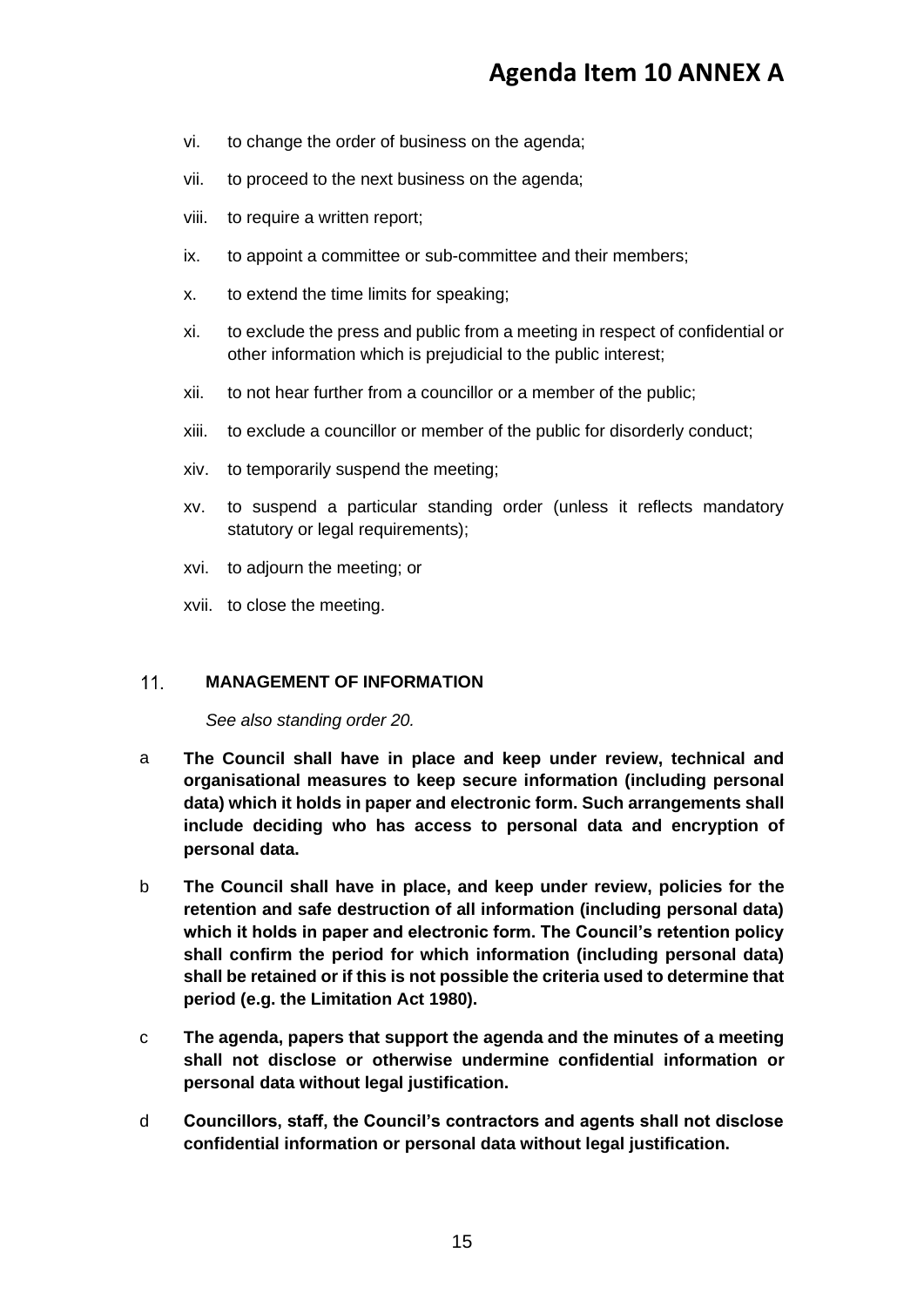#### <span id="page-15-0"></span> $12<sub>1</sub>$ **DRAFT MINUTES**

Full Council meetings Committee meetings Sub-committee meetings

- a If the draft minutes of a preceding meeting have been served on councillors with the agenda to attend the meeting at which they are due to be approved for accuracy, they shall be taken as read.
- b There shall be no discussion about the draft minutes of a preceding meeting except in relation to their accuracy. A motion to correct an inaccuracy in the draft minutes shall be moved in accordance with standing order 10(a)(i).
- c The accuracy of draft minutes, including any amendment(s) made to them, shall be confirmed by resolution and shall be signed by the chair of the meeting and stand as an accurate record of the meeting to which the minutes relate.
- d If the chair of the meeting does not consider the minutes to be an accurate record of the meeting to which they relate, he shall sign the minutes and include a paragraph in the following terms or to the same effect:

"The chair of this meeting does not believe that the minutes of the meeting of the ( ) held on [date] in respect of ( ) were a correct record buttheir view was not upheld by the meeting and the minutes are confirmed as an accurate record of the proceedings."

- ● ● e **If the Council's gross annual income or expenditure (whichever is higher) does not exceed £25,000, it shall publish draft minutes on a website which is publicly accessible and free of charge not later than one month after the meeting has taken place.**
	- f Subject to the publication of draft minutes in accordance with standing order 12(e) and standing order 20(a) and following a resolution which confirms the accuracy of the minutes of a meeting, the draft minutes or recordings of the meeting for which approved minutes exist shall be destroyed.

#### <span id="page-15-1"></span> $13.$ **CODE OF CONDUCT AND DISPENSATIONS**

*See also standing order 3(u).*

- a All councillors and non-councillors with voting rights shall observe the code of conduct adopted by the Council.
- b Unless they have been granted a dispensation, a councillor or non-councillor with voting rights shall withdraw from a meeting when it is considering a matter in which they has a disclosable pecuniary interest. They may return to the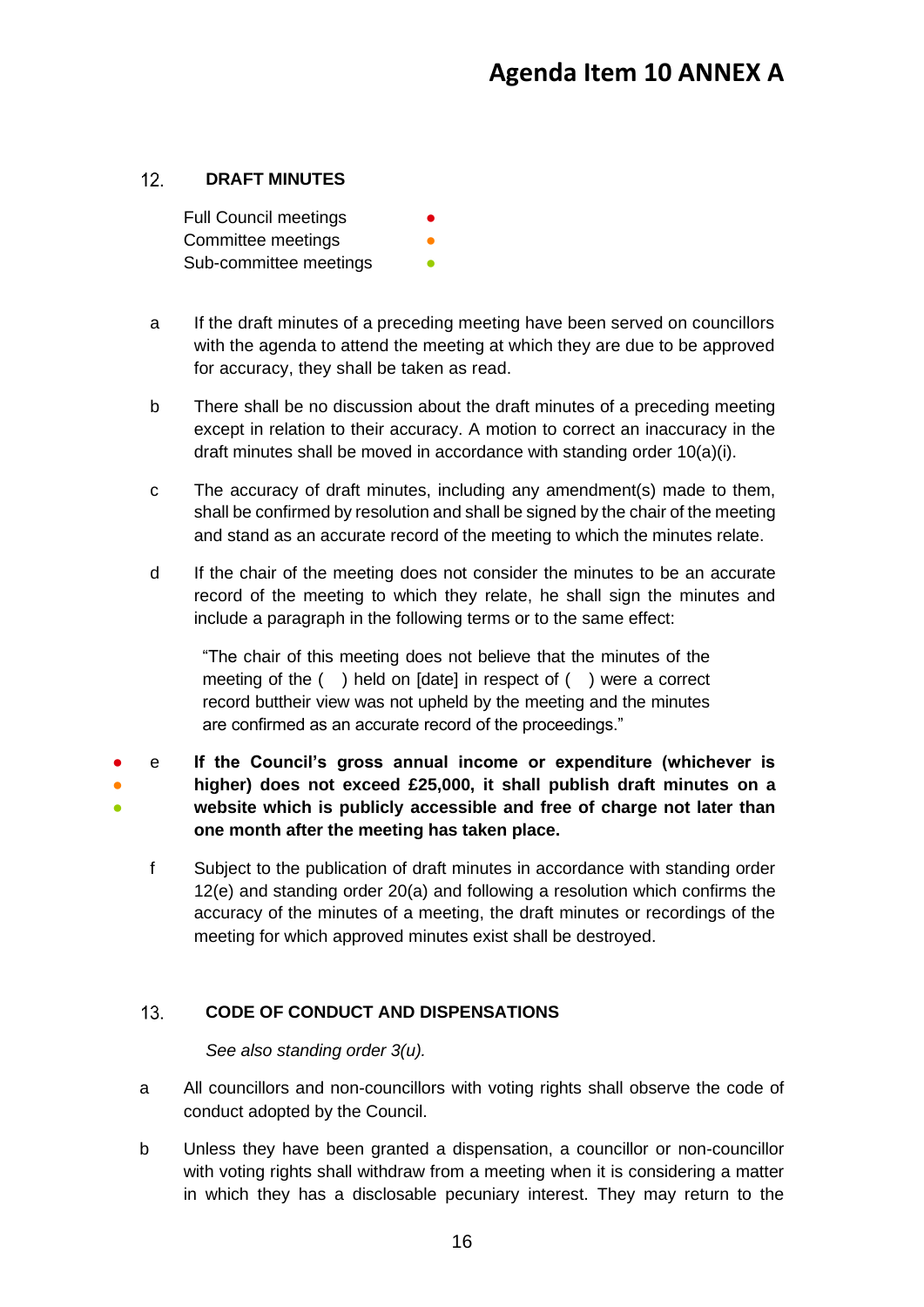meeting after it has considered the matter in which they had the interest.

- c Unless they has been granted a dispensation, a councillor or non-councillor with voting rights shall withdraw from a meeting when it is considering a matter in which they have another interest if so required by the Council's code of conduct. They may return to the meeting after it has considered the matter in which they had the interest.
- d **Dispensation requests shall be in writing and submitted to the Proper Officer** as soon as possible before the meeting, or failing that, at the start of the meeting for which the dispensation is required.
- e A decision as to whether to grant a dispensation shall be made by the Proper Officer and that decision is final.
- f A dispensation request shall confirm:
	- i. the description and the nature of the disclosable pecuniary interest or other interest to which the request for the dispensation relates;
	- ii. whether the dispensation is required to participate at a meeting in a discussion only or a discussion and a vote;
	- iii. the date of the meeting or the period (not exceeding four years) for which the dispensation is sought; and
	- iv. an explanation as to why the dispensation is sought.
- g Subject to standing orders 13(d) and (f), a dispensation request shall be considered by the Proper Officer before the meeting or, if this is not possible, at the start of the meeting for which the dispensation is required.
- **h A dispensation may be granted in accordance with standing order 13(e) if having regard to all relevant circumstances any of the following apply:**
	- **i. without the dispensation the number of persons prohibited from participating in the particular business would be so great a proportion of the meeting transacting the business as to impede the transaction of the business;**
	- **ii. granting the dispensation is in the interests of persons living in the Council's area; or**
	- **iii. it is otherwise appropriate to grant a dispensation.**

#### <span id="page-16-0"></span> $14.$ **CODE OF CONDUCT COMPLAINTS**

a Upon notification by the District Council that it is dealing with a complaint that a councillor or non-councillor with voting rights has breached the Council's code of conduct, the Proper Officer shall, subject to standing order 11, report this to the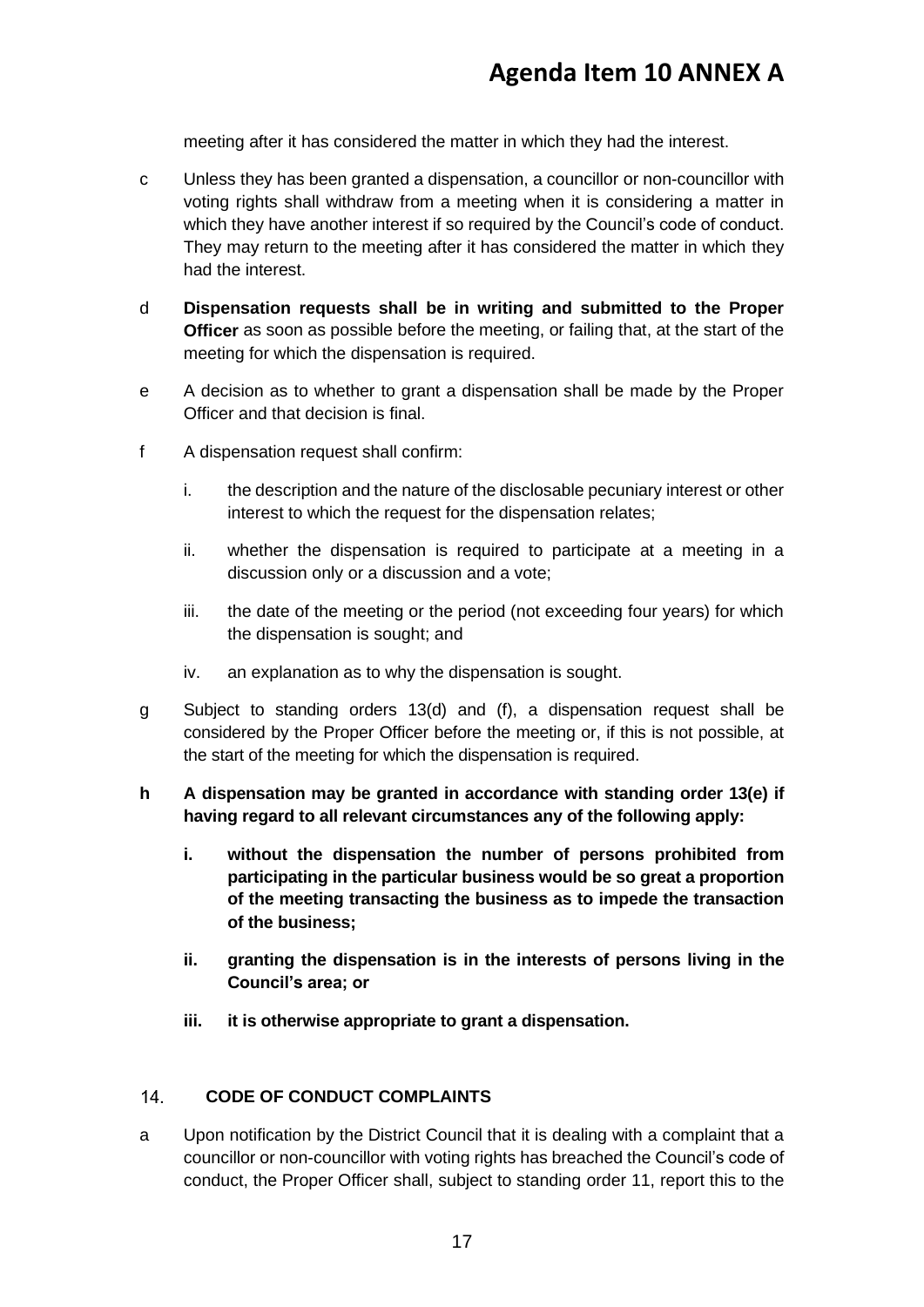Council.

- b Where the notification in standing order 14(a) relates to a complaint made by the Proper Officer, the Proper Officer shall notify the Leader of the Council of this fact, and the Leader of the Council shall nominate another staff member to assume the duties of the Proper Officer in relation to the complaint until it has been determined and the Council has agreed what action, if any, to take in accordance with standing order 14(d).
- c The Council may:
	- i. provide information or evidence where such disclosure is necessary to investigate the complaint or is a legal requirement;
	- ii. seek information relevant to the complaint from the person or body with statutory responsibility for investigation of the matter;
- d **Upon notification by the District or Unitary Council that a councillor or noncouncillor with voting rights has breached the Council's code of conduct, the Council shall consider what, if any, action to take against him. Such action excludes disqualification or suspension from office.**

#### <span id="page-17-0"></span> $15.$ **PROPER OFFICER**

- a The Proper Officer shall be either (i) the clerk or (ii) other staff member(s) nominated by the Council to undertake the work of the Proper Officer when the Proper Officer is absent.
- b The Proper Officer shall:
	- i. **at least three clear days before a meeting of the council, a committee**  or a sub-committee**,**
		- **serve on councillors by delivery or post at their residences or by email authenticated in such manner as the Proper Officer thinks fit, a signed summons confirming the time, place and the agenda (provided the councillor has consented to service by email), and**
		- **Provide, in a conspicuous place, public notice of the time, place and agenda (provided that the public notice with agenda of an extraordinary meeting of the Council convened by councillors is signed by them).**

*See standing order 3(b) for the meaning of clear days for a meeting of a full council and standing order 3(c) for the meaning of clear days for a meeting of a committee;*

ii. subject to standing order 9, include on the agenda all motions in the order received unless a councillor has given written notice at least 8 days before the meeting confirmingtheir withdrawal of it;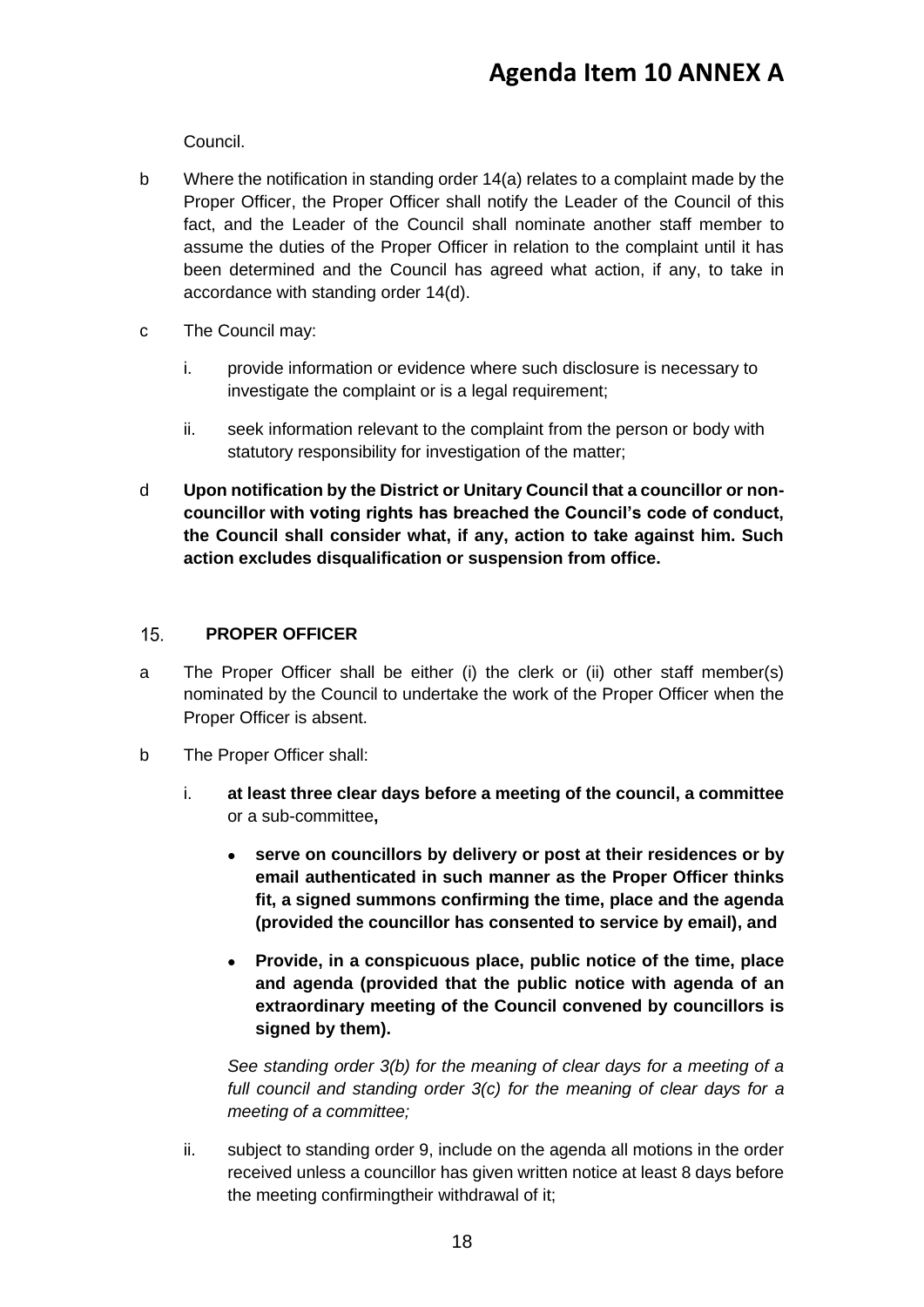- iii. **convene a meeting of the Council for the election of a new Mayor, occasioned by a casual vacancy intheir office;**
- iv. **facilitate inspection of the minute book by local government electors;**
- v. **receive and retain copies of byelaws made by other local authorities;**
- vi. hold acceptance of office forms from councillors;
- vii. hold a copy of every councillor's register of interests;
- viii. assist with responding to requests made under freedom of information legislation and enivornmental information regulations, and rights exercisable under data protection legislation, in accordance with the Council's relevant policies and procedures;
- ix. liaise, as appropriate, with the Council's Data Protection Officer (if there is one);
- x. receive and send general correspondence and notices on behalf of the Council except where there is a resolution to the contrary;
- xi. assist in the organisation of, storage of, access to, security of and destruction of information held by the Council in paper and electronic form subject to the requirements of data protection and freedom of information legislation and other legitimate requirements (e.g. the Limitation Act 1980);
- xii. arrange for legal deeds to be executed; (*see also standing order 23);*
- xiii. arrange or manage the prompt authorisation, approval, and instruction regarding any payments to be made by the Council in accordance with its financial regulations;
- xiv. record every planning application notified to the Council and the Council's response to the local planning authority in a book for such purpose;
- xv. refer a planning application received by the Council to Chair or intheirtheir absence Vice-Chair (if there is one) of the Planning Committee within five working days of receipt, and if required to facilitate an extraordinary meeting if the nature of a planning application requires consideration before the next ordinary meeting of Planning committee;
- xvi. manage access to information about the Council via the publication scheme; and
- xvii. retain custody of the seal of the Council (if there is one) which shall not be used without a resolution to that effect. (s*ee also standing order 23).*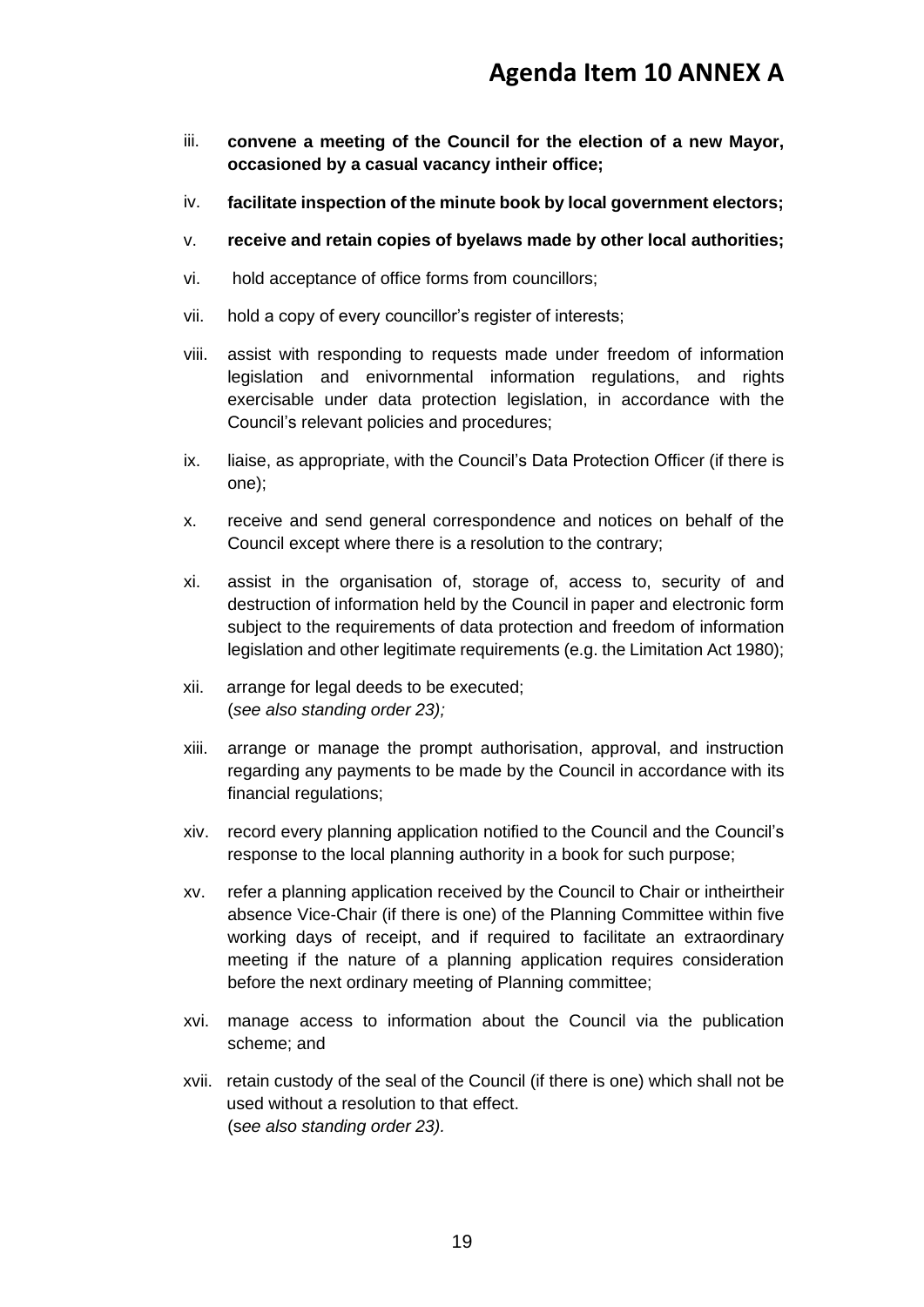#### <span id="page-19-0"></span> $16.$ **RESPONSIBLE FINANCIAL OFFICER**

a The Council shall appoint appropriate staff member(s) to undertake the work of the Responsible Financial Officer when the Responsible Financial Officer is absent.

#### <span id="page-19-1"></span> $17.$ **ACCOUNTS AND ACCOUNTING STATEMENTS**

- a "Proper practices" in standing orders refer to the most recent version of "Governance and Accountability for Local Councils – a Practitioners' Guide".
- b All payments by the Council shall be authorised, approved and paid in accordance with the law, proper practices and the Council's financial regulations.
- c The Responsible Financial Officer shall supply to each councillor as soon as practicable after 30 June, 30 September and 31 December in each year a statement to summarise:
	- i. the Council's receipts and payments (or income and expenditure) for each quarter;
	- ii. the Council's aggregate receipts and payments (or income and expenditure) for the year to date;
	- iii. the balances held at the end of the quarter being reported and

which includes a comparison with the budget for the financial year and highlights any actual or potential overspends.

- d As soon as possible after the financial year end at 31 March, the Responsible Financial Officer shall provide:
	- i. each councillor with a statement summarising the Council's receipts and payments (or income and expenditure) for the last quarter and the year to date for information; and
	- ii. to the Council the accounting statements for the year in the form of Section 2 of the annual governance and accountability return, as required by proper practices, for consideration and approval.
- e The year-end accounting statements shall be prepared in accordance with proper practices and apply the form of accounts determined by the Council (receipts and payments, or income and expenditure) for the year to 31 March. A completed draft annual governance and accountability return shall be presented to all councillors at least 14 days prior to anticipated approval by the Council. The annual governance and accountability return of the Council, which is subject to external audit, including the annual governance statement, shall be presented to the Council for consideration and formal approval before 30 June.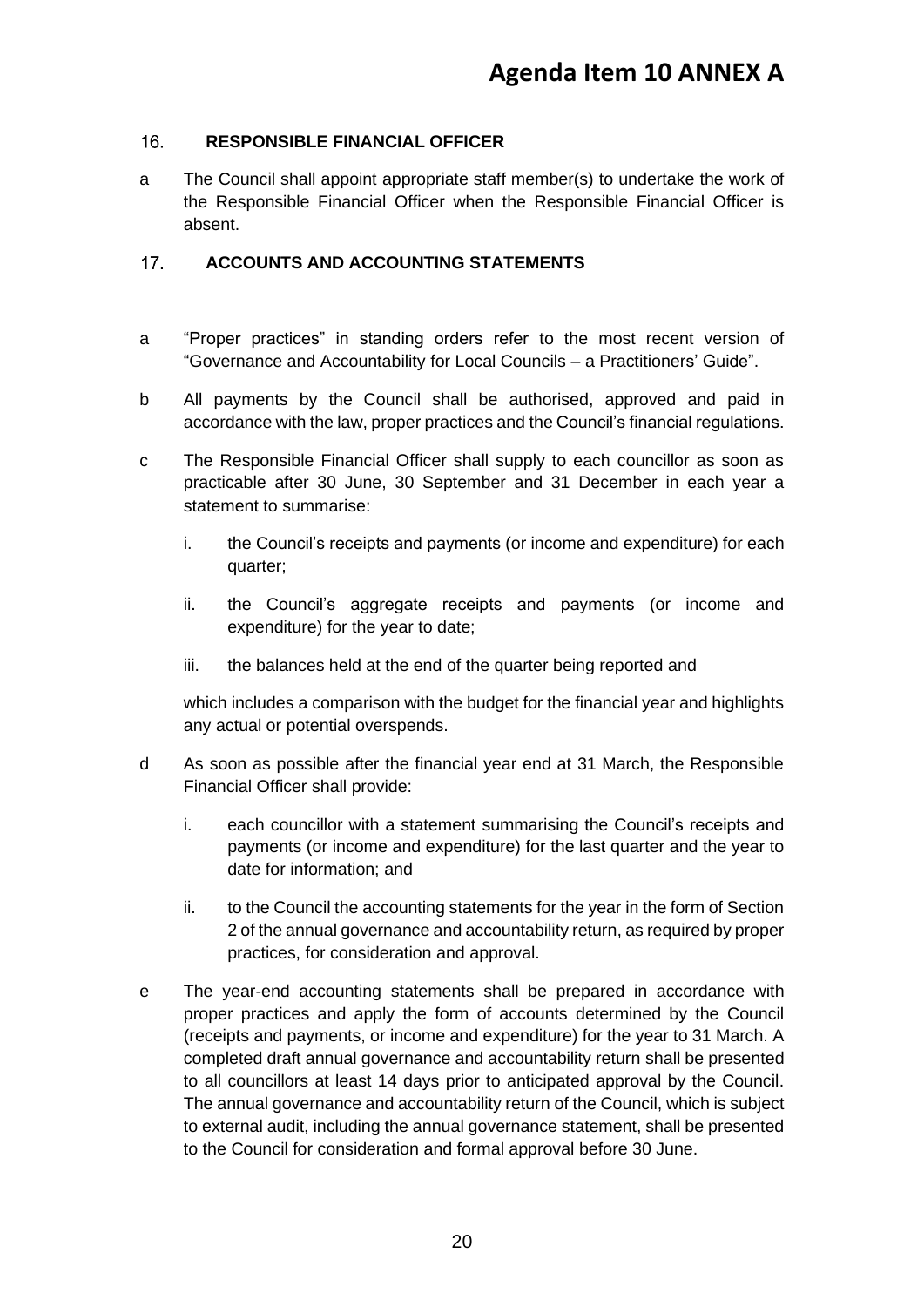#### <span id="page-20-0"></span> $18.$ **FINANCIAL CONTROLS AND PROCUREMENT**

- a. The Council shall consider and approve financial regulations drawn up by the Responsible Financial Officer, which shall include detailed arrangements in respect of the following:
	- i. the keeping of accounting records and systems of internal controls;
	- ii. the assessment and management of financial risks faced by the Council;
	- iii. the work of the independent internal auditor in accordance with proper practices and the receipt of regular reports from the internal auditor, which shall be required at least annually;
	- iv. the inspection and copying by councillors and local electors of the Council's accounts and/or orders of payments; and
	- v. whether contracts with an estimated value below **£25,000** due to special circumstances are exempt from a tendering process or procurement exercise.
- b. Financial regulations shall be reviewed regularly and at least annually for fitness of purpose.
- c. **A public contract regulated by the Public Contracts Regulations 2015 with an estimated value in excess of £25,000 but less than the relevant thresholds in standing order 18(f) is subject to Regulations 109-114 of the Public Contracts Regulations 2015 which include a requirement on the Council to advertise the contract opportunity on the Contracts Finder website regardless of what other means it uses to advertise the opportunity unless it proposes to use an existing list of approved suppliers (framework agreement).**
- d. Subject to additional requirements in the financial regulations of the Council, the tender process for contracts for the supply of goods, materials, services or the execution of works shall include, as a minimum, the following steps:
	- i. a specification for the goods, materials, services or the execution of works shall be drawn up;
	- ii. an invitation to tender shall be drawn up to confirm (i) the Council's specification (ii) the time, date and address for the submission of tenders (iii) the date of the Council's written response to the tender and (iv) the prohibition on prospective contractors contacting councillors or staff to encourage or support their tender outside the prescribed process;
	- iii. the invitation to tender shall be advertised on the Council's website, social media and in any other manner that is appropriate;
	- iv. tenders are to be submitted in writing in a sealed marked envelope addressed to the Proper Officer;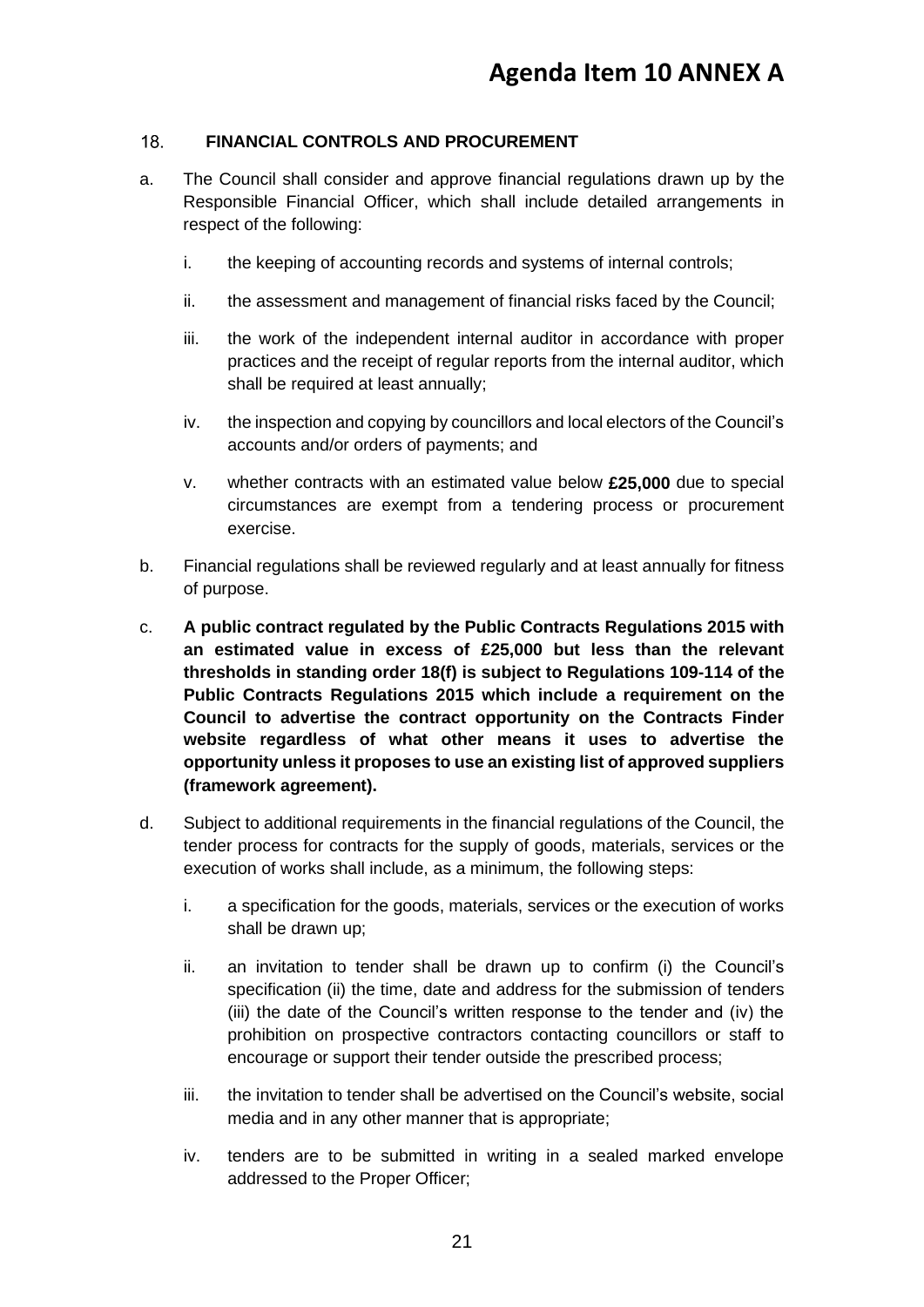- v. tenders shall be opened by the Proper Officer in the presence of at least one councillor after the deadline for submission of tenders has passed;
- vi. tenders are to be reported to and considered by the appropriate meeting of the Council or a committee or sub-committee with delegated responsibility.
- e. Neither the Council, nor a committee or a sub-committee with delegated responsibility for considering tenders, is bound to accept the lowest value tender.
- f. A public contract regulated by the Public Contracts Regulations 2015 with an estimated value in excess of £189,330 for a public service or supply contract or in excess of £4,733,252 for a public works contract; or £663,540 for a social and other specific services contract (or other thresholds determined by Parliament) shall comply with the relevant procurement procedures and other requirements in the Public Contracts Regulations 2015 which include advertising the contract opportunity on the Contracts Finder website and the UK e-notification service (Find-a-Tender).
	- g. A public contract in connection with the supply of gas, heat, electricity, drinking water, transport services, or postal services to the public; or the provision of a port or airport; or the exploration for or extraction of gas, oil or solid fuel with an estimated value in excess of £378,660 for a supply, services or design contract; or in excess of £4,733,252 for a works contract; or £663,540 for a social and other specific services contract (or other thresholds determined by Parliament) shall comply with the relevant procurement procedures and other requirements in the Utilities Contracts Regulations 2016.

#### <span id="page-21-0"></span> $19.$ **HANDLING STAFF MATTERS**

- a A matter personal to a member of staff that is being considered by a meeting of the Establishment Sub Committee is subject to standing order 11.
- b Subject to the Council's policy regarding absences from work, the Council's most senior member of staff shall notify the chair or if they are not available, the vicechair of the Establishment Sub Committee of absence occasioned by illness or other reason and that person shall report such absence to the Human Resources Sub Committee at its next meeting.
- c Any two Members of Establishment Sub Committee shall upon a resolution and appropriate training conduct a review of the performance and annual appraisal of the work of the Town Clerk. The reviews and appraisal shall be reported in writing and are subject to approval by resolution of the Human Resources Sub Committee.
- d Subject to the Council's policy regarding the handling of grievance matters, the Council's most senior member of staff shall contact the chair of the Establishement Sub Committee or intheir absence, the vice-chair of the Establishment Sub Committee in respect of an informal or formal grievance matter, and this matter shall be reported back and progressed by resolution of of the Establishment Sub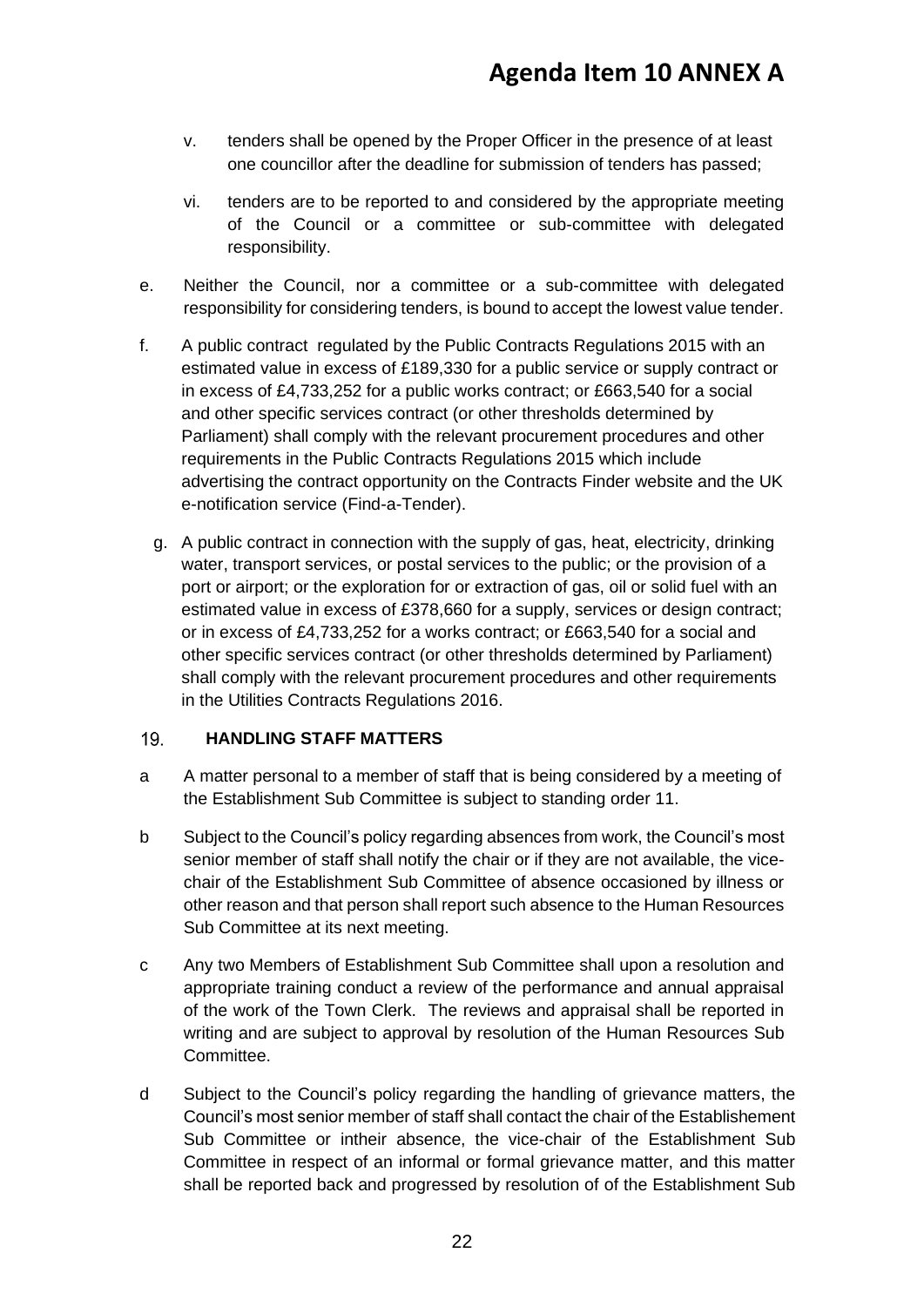Committee.

- e Subject to the Council's policy regarding the handling of grievance matters, if an informal or formal grievance matter raised by the Town Clerk relates to the chair or vice-chair of the Establishment Sub Committee this shall be communicated to another member of the Establishment Sub Committee which shall be reported back and progressed by resolution of of the Establishment Sub Committee or Resources, Operations and Estate Management Committee as appropriate.
- f Any persons responsible for all or part of the management of staff shall treat as confidential the written records of all meetings relating to their performance, capabilities, grievance or disciplinary matters.
- g In accordance with standing order 11(a), all Councill employees with line management responsibilities shall have access to staff records referred to in standing order 19(f).

#### <span id="page-22-0"></span>20. **RESPONSIBILITIES TO PROVIDE INFORMATION**

*See also standing order 21.*

- a **In accordance with freedom of information legislation and environmental information regulations, the Council shall publish information in accordance with its publication scheme and respond to requests for information held by the Council.**
- b **The Council, shall publish information in accordance with the requirements of the Local Government (Transparency Requirements) (England) Regulations 2015**.
- <span id="page-22-1"></span> $21.$ **RESPONSIBILITIES UNDER DATA PROTECTION LEGISLATION**  (Below is not an exclusive list).

*See also standing order 11.*

- a The Council may appoint a Data Protection Officer.
- b **The Council shall have policies and procedures in place to respond to an individual exercising statutory rights concerningtheir personal data.**
- c **The Council shall have a written policy in place for responding to and managing a personal data breach.**
- d **The Council shall keep a record of all personal data breaches comprising the facts relating to the personal data breach, its effects and the remedial action taken.**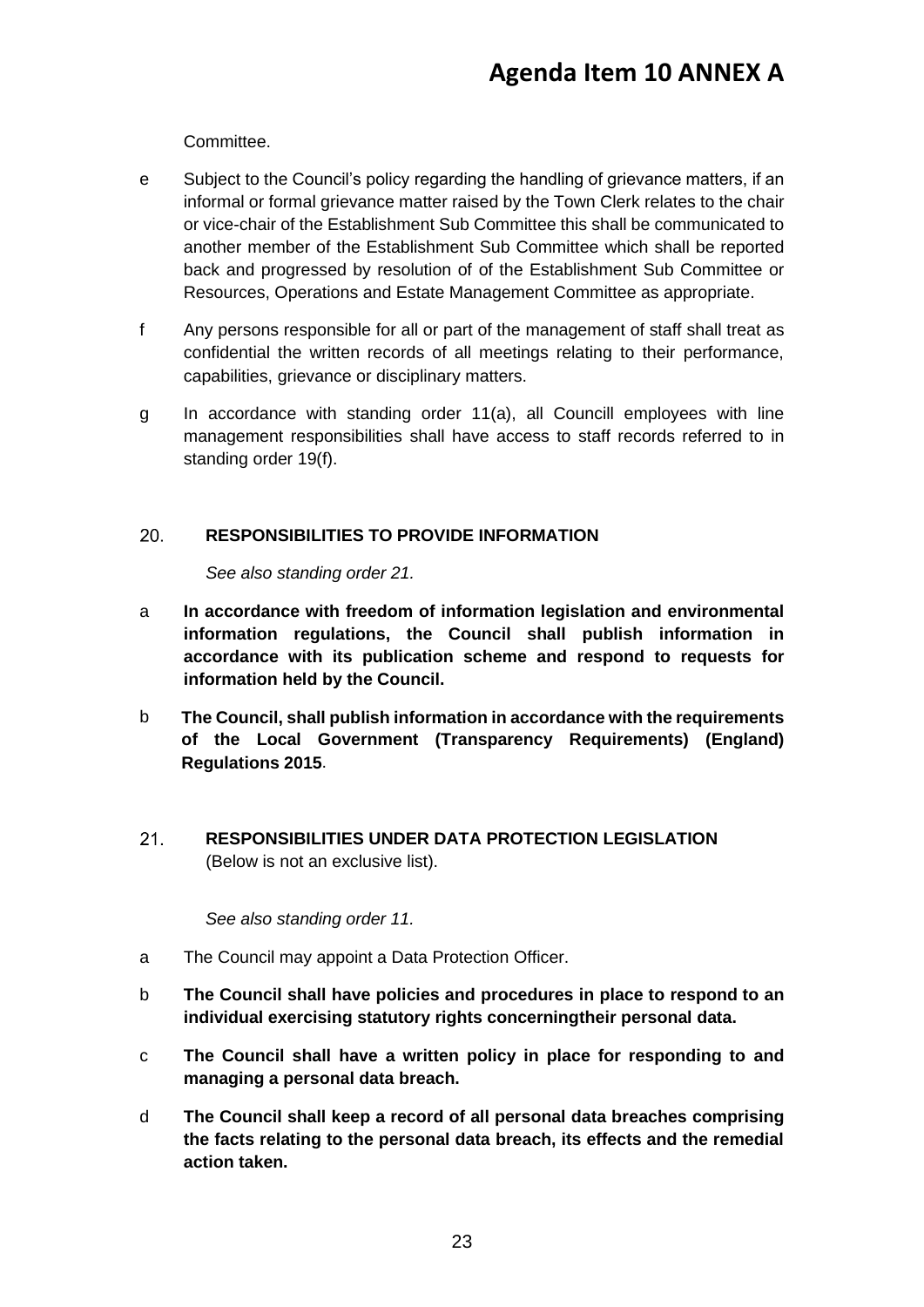- e **The Council shall ensure that information communicated in its privacy notice(s) is in an easily accessible and available form and kept up to date.**
- f **The Council shall maintain a written record of its processing activities.**

#### <span id="page-23-0"></span> $22.$ **RELATIONS WITH THE PRESS/MEDIA**

a Requests from the press or other media for an oral or written comment or statement from the Council, its councillors or staff shall be handled in accordance with the Council's policy in respect of dealing with the press and/or other media.

#### <span id="page-23-1"></span>23. **EXECUTION AND SEALING OF LEGAL DEEDS**

*See also standing orders 15(b)(xii) and (xvii).*

- a A legal deed shall not be executed on behalf of the Council unless authorised by a resolution.
- b **Subject to standing order 23(a), any two councillors may sign, on behalf of the Council, any deed required by law and the Proper Officer shall witness their signatures.**

#### <span id="page-23-2"></span>24. **COMMUNICATING WITH DISTRICT AND COUNTY OR COUNCILLORS**

- a An invitation to attend a meeting of the Council shall be sent, together with the agenda, to the ward councillor(s) of the District and County Council representing the area of the Council.
- b Unless the Council determines otherwise, a copy of each letter sent to the District and County Council shall be sent to the ward councillor(s) representing the area of the Council.

#### <span id="page-23-3"></span>25. **RESTRICTIONS ON COUNCILLOR ACTIVITIES**

- a. Unless duly authorised by a resolution no councillor shall:
	- i. inspect any land and/or premises which the Council has a right or duty to inspect; or
	- ii. issue orders, instructions or directions to Council staff, contractors, suppliers and/or customers, unless it is to the Proper Officer.

#### <span id="page-23-4"></span>26. **LEADER AND DEPUTY LEADER**